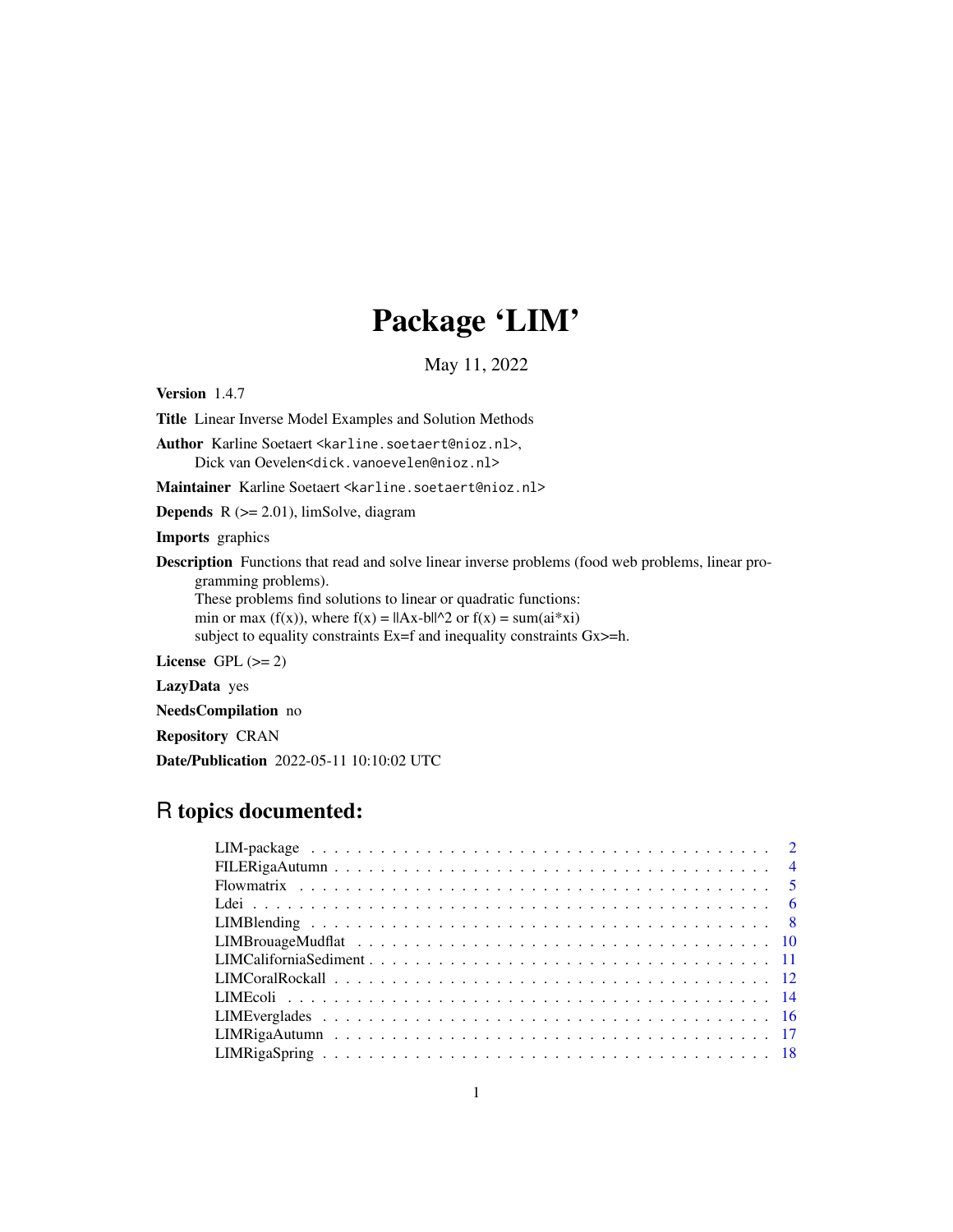<span id="page-1-0"></span>

| Index | 39 |
|-------|----|

LIM-package *Linear Inverse Model examples and solution methods*

# Description

functions that read and solve linear inverse problems (food web problems, linear programming problems, flux balance analysis).

These problems find solutions to linear or quadratic functions: min or max (f(x)), where  $f(x)$  =  $||Ax - b||^2$  or  $f(x) = sum(ai * xi)$ 

subject to equality constraints  $Ex = f$  and inequality constraints  $Gx \geq h$ .

Uses package limSolve.

#### Details

| Package: LIM  |                               |
|---------------|-------------------------------|
| Type: Package |                               |
| Version:      | 1.4.3                         |
| Date:         | 2011-09-05                    |
| License:      | GNU Public License 2 or above |

The model problem is formulated in text files in a way that is natural and comprehensible. Functions in LIM then converts this input into the required linear equality and inequality conditions, which can be solved either by least squares or by linear programming techniques. By letting an algorithm formulate the mathematics, it is simple to reformulate the model in case a parameter value changes, or a component is added or removed.

Three different types of problems are supported:

flow networks,

reaction networks (e.g. flux balance analysis).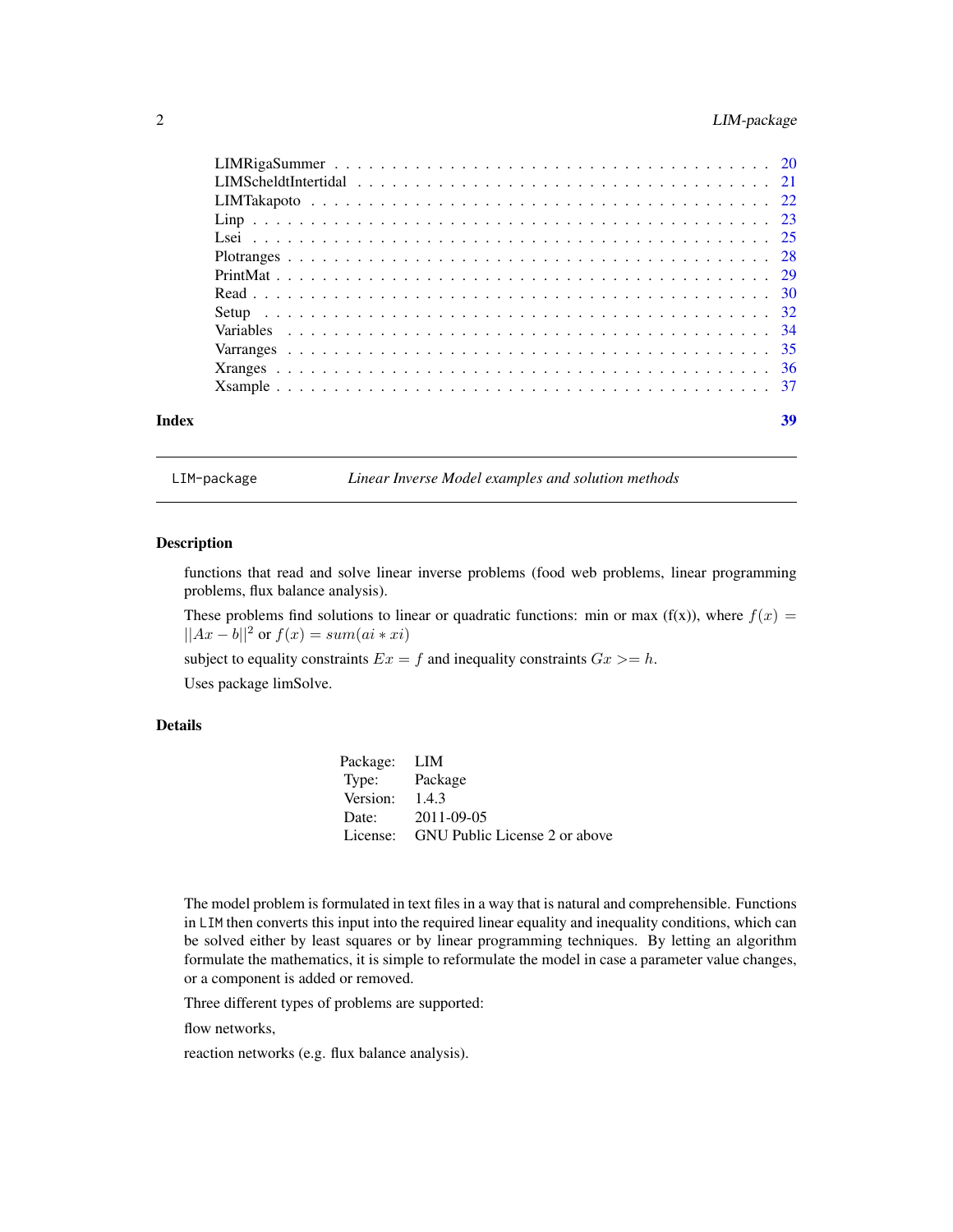# <span id="page-2-0"></span>LIM-package 3

and other (operations research) problems.

The first two cases are based on mass balances of the components.

The package includes many examples

### Author(s)

Karline Soetaert (Maintainer),

Dick van Oevelen

#### References

Description of the software:

van Oevelen D, Van den Meersche K, Meysman FJR Soetaert K, Middelburg JJ, Vezina AF., 2009. Quantifying Food Web Flows Using Linear Inverse Models. Ecosystems 13: 32-45 DOI: 10.1007/s10021-009-9297-6.

http://www.springerlink.com/content/4q6h4011511731m5/fulltext.pdf

(please use the above citation when using the software)

About food web modelling:

Soetaert, K., van Oevelen, D., 2009. Modeling food web interactions in benthic deep-sea ecosystems: a practical guide. Oceanography (22) 1: 130-145.

Application of deep-water food web:

van Oevelen, Dick, Gerard Duineveld, Marc Lavaleye, Furu Mienis, Karline Soetaert, and Carlo H. R. Heip, 2009. The cold-water coral community as hotspot of carbon cycling on continental margins: A food web analysis from Rockall Bank (northeast Atlantic). Limnology and Oceangraphy 54:1829-1844.

http://www.aslo.org/lo/toc/vol\_54/issue\_6/1829.pdf

A flux balance analysis application:

Karline Soetaert. Escherichia coli Core Metabolism Model in LIM. LIM package vignette (see also below).

#### See Also

[Read](#page-29-1), [Setup](#page-31-1) for reading files and creating the model

[Ldei](#page-5-1), [Lsei](#page-24-1),[Linp](#page-22-1),

[Flowmatrix](#page-4-1), [Plotranges](#page-27-1), [Variables](#page-33-1),

[Varranges](#page-34-1), [Xranges](#page-35-1), [Xsample](#page-36-1).

#### Examples

```
## Not run:
## show examples (see respective help pages for details)
example(Lsei)
example(LIMRigaSpring)
example(Ldei)
example(Xsample)
```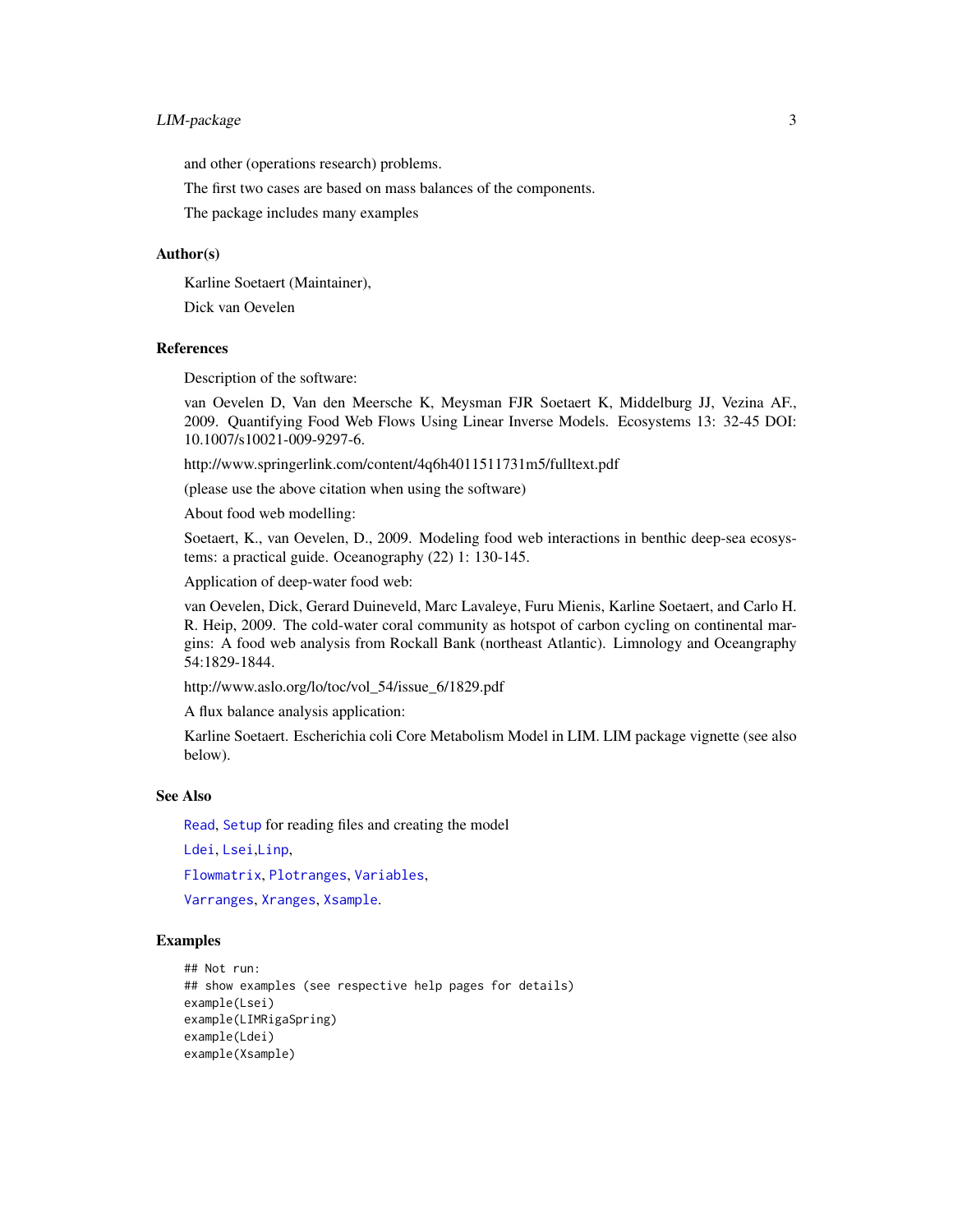```
example(Varranges)
## run demos
demo("LIMexamples")
## open the directory with R sourcecode examples
browseURL(paste(system.file(package="LIM"), "/doc/examples/Foodweb", sep=""))
browseURL(paste(system.file(package="LIM"), "/doc/examples/LinearProg", sep=""))
browseURL(paste(system.file(package="LIM"), "/doc/examples/Reactions", sep=""))
## the deep-water coral food -web
browseURL(paste(system.file(package="LIM"), "/doc/examples/Foodweb/coral", sep=""))
## show package vignette with tutorial about how to create input files
vignette("LIM")
## E.coli example vignette - flux balance analysis
vignette("LIMecoli")
browseURL(paste(system.file(package="LIM"), "/doc", sep=""))
## End(Not run)
```
FILERigaAutumn *Input text "file" for gulf of Riga autumn planktonic food web*

# **Description**

Input text "file" for the Carbon flux Gulf of Riga planktonic food web in autumn as described in Donali et al. (1999).

The Gulf of Riga is a highly eutrophic system in the Baltic Sea

The foodweb comprises 7 functional compartments and two external compartments, connected with 26 flows.

Units of the flows are mg C/m3/day

The "dataset" RigaAutumnFile is included to demonstrate the use of a text input file for food web models.

The original file, RigaAutumn.input can be found in subdirectory 'web' of the packages directory In this subdirectory you will find many foodweb example input files

- They can be read using [Read](#page-29-1)(file)
- Or they can be directly solved using [Setup](#page-31-1)(file)

#### Usage

data(FILERigaAutumn)

<span id="page-3-0"></span>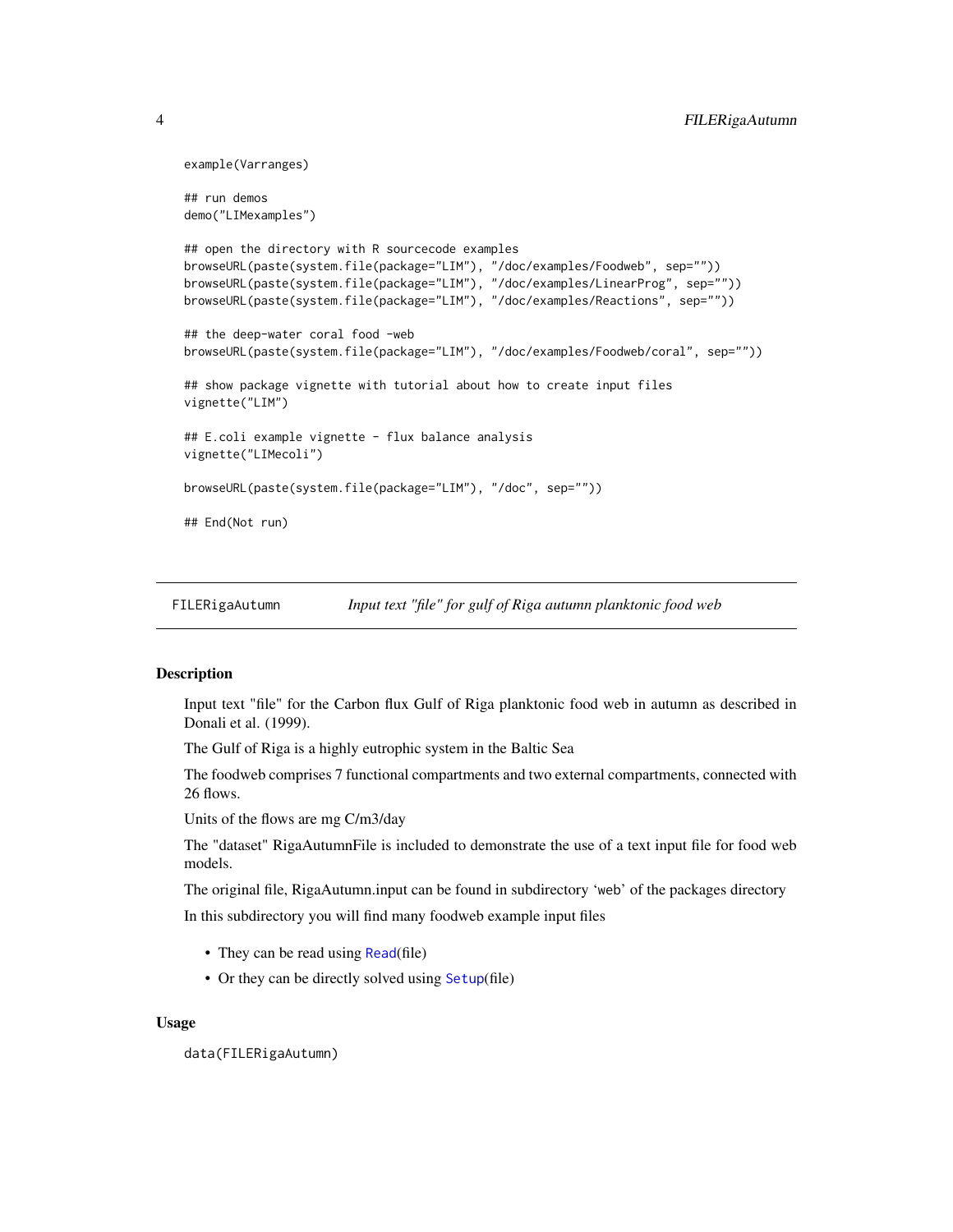#### <span id="page-4-0"></span>Flowmatrix 5

# Format

vector of character strings as present in the original file

#### Author(s)

Karline Soetaert <karline.soetaert@nioz.nl>

# References

Donali, E., Olli, K., Heiskanen, A.S., Andersen, T., 1999. Carbon flow patterns in the planktonic food web of the Gulf of Riga, the Baltic Sea: a reconstruction by the inverse method. Journal of Marine Systems 23, 251..268.

# See Also

[LIMRigaAutumn](#page-16-1) a list containing the linear inverse model specification, generated from file 'RigaAutumn.input'

# Examples

print(FILERigaAutumn)

```
# RigaAutumnInput is a vector of text strings -
# here it is first converted to a "File"
# When using the example files in the LIM directory,
# this first statement is not necessary
## Not run:
File <- textConnection(FILERigaAutumn)
RigaAutumn.input <- Read(File)
```

```
## End(Not run)
```
<span id="page-4-1"></span>Flowmatrix *Generates a flow matrix for an inverse (foodweb) problem*

#### Description

Given a linear inverse model food web input list, generates a flow matrix, that contains the values of flows

#### Usage

Flowmatrix(lim, web = NULL)

#### Arguments

| lim | a list that contains the linear inverse model specification, as generated by func- |
|-----|------------------------------------------------------------------------------------|
|     | tion setup.limfile.                                                                |
| web | the solved (food) web problem, i.e. the values of the unknowns; if not specified,  |
|     | the model is solved first, using Lsei                                              |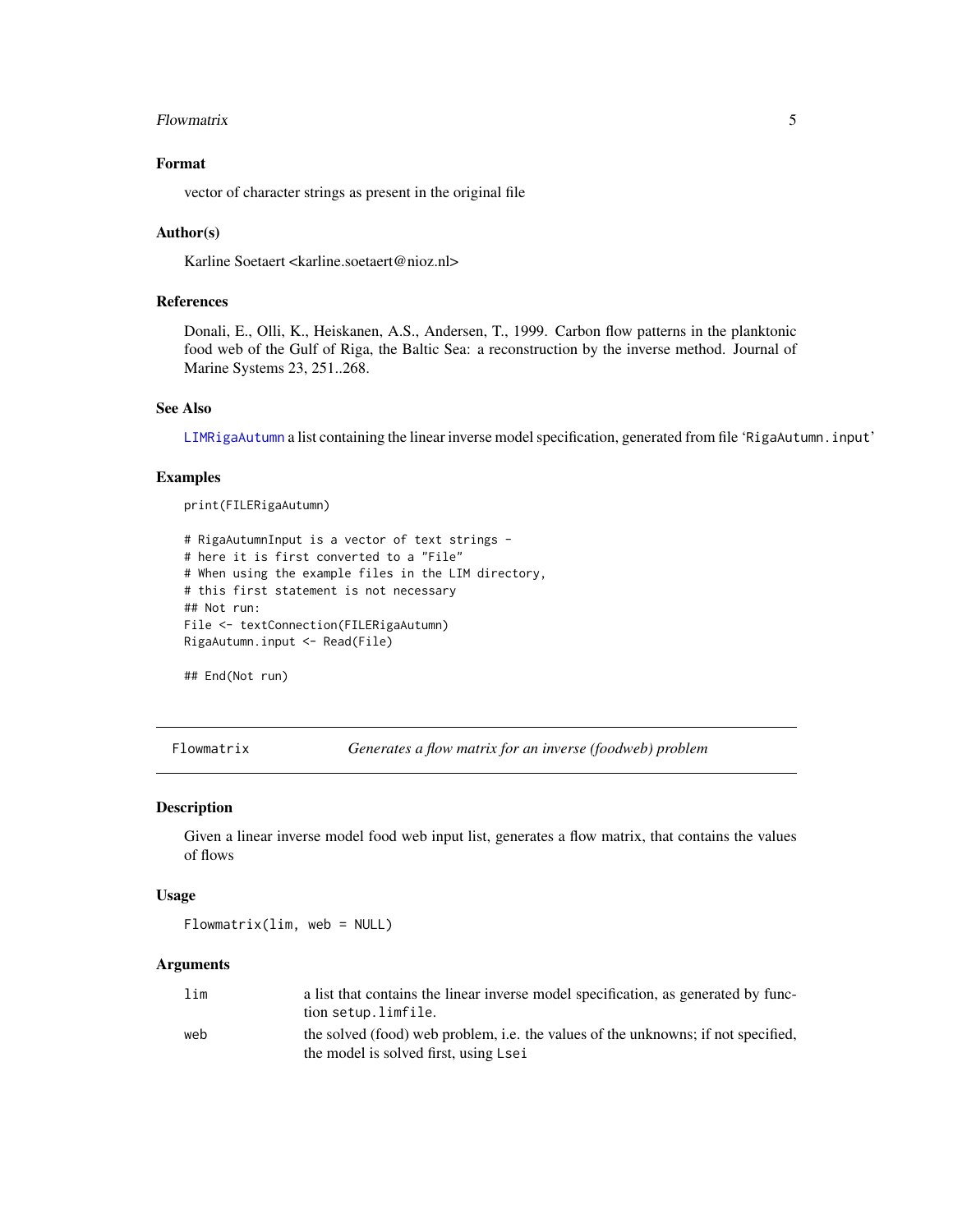# <span id="page-5-0"></span>Value

the flow matrix, containing the magnitude of the flows.

The value on row i and column j is the flow \*from\* i and \*to\* j

# Author(s)

Karline Soetaert <karline.soetaert@nioz.nl>

# See Also

[plotweb](#page-0-0) from package diagram, which takes as input the flow matrix and plots the food web

# Examples

Flowmatrix(LIMRigaAutumn)

<span id="page-5-1"></span>Ldei *Solves a linear inverse model using least distance programming*

#### Description

Solves a linear inverse model using least distance programming, i.e. minimizes the sum of squared unknowns.

Input presented either:

- as matrices E, F, A, B, G, H (Ldei.double)
- as a list (Ldei.lim) or
- as a lim input file (Ldei.limfile)

#### Usage

```
Ldei(...)
## S3 method for class 'lim'
Ldei(lim, ...)
## S3 method for class 'limfile'
Ldei(file, verbose = TRUE, ...)
## S3 method for class 'character'
Ldei(...)
## S3 method for class 'double'
Ldei(...)
```
#### **Arguments**

| lim      | a list that contains the linear inverse model specification, as generated by func-<br>tion setup.limfile. |
|----------|-----------------------------------------------------------------------------------------------------------|
| file     | name of the inverse input file.                                                                           |
| verbose  | if TRUE: prints warnings and messages to the screen.                                                      |
| $\cdots$ | other arguments passed to function <u>Idei</u> from packagelimSolve.                                      |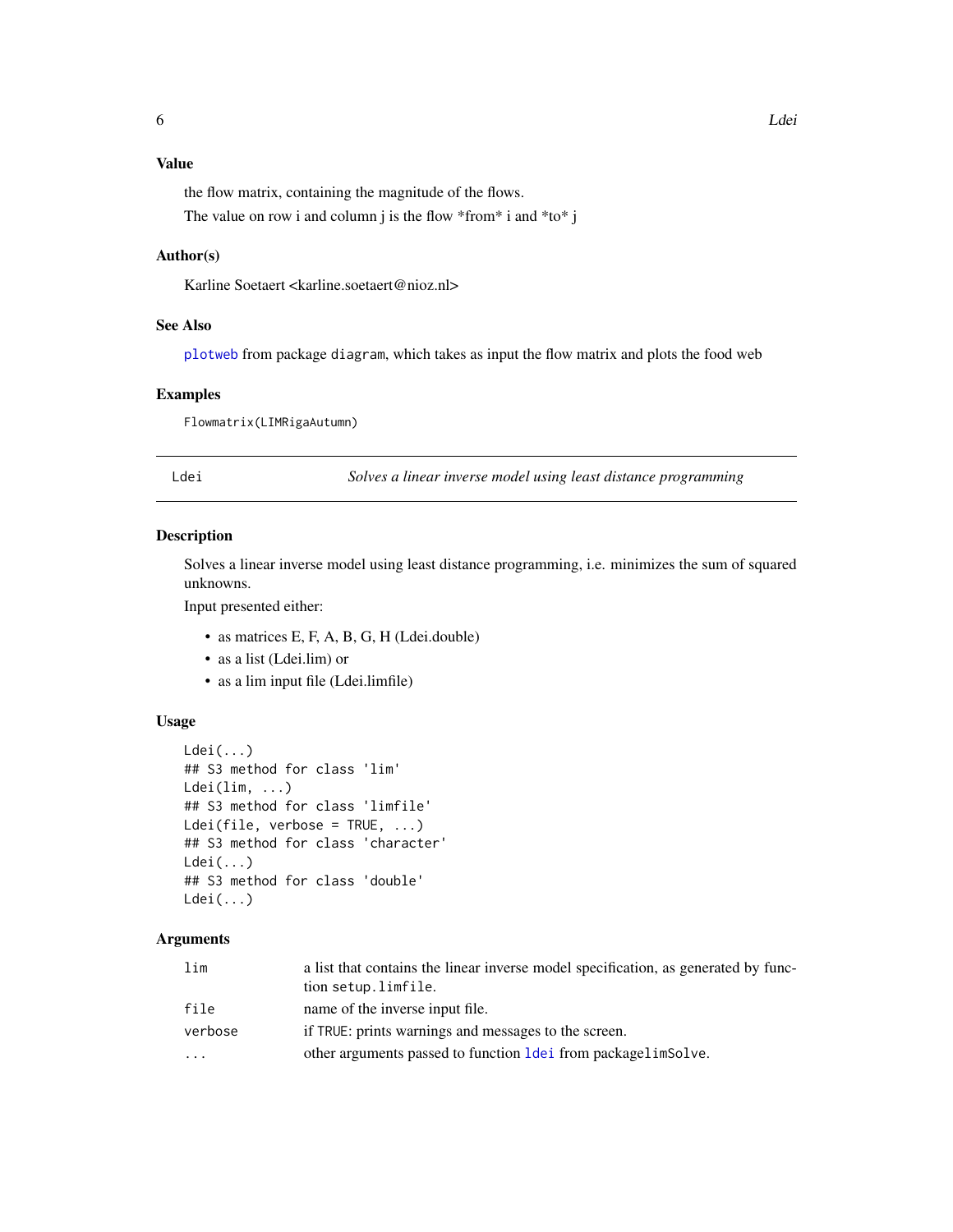# <span id="page-6-0"></span>Details

Solves the following inverse problem:

$$
\min(\sum Cost_i * x_i^2)
$$

subject to

$$
Ax = B
$$

$$
Gx \geq H
$$

# Value

a list containing:

| X                       | vector containing the solution of the least distance problem.               |
|-------------------------|-----------------------------------------------------------------------------|
| unconstrained. Solution |                                                                             |
|                         | vector containing the unconstrained solution of the least distance problem. |
| residualNorm            | scalar, the sum of residuals of equalities and violated inequalities.       |
| solutionNorm            | scalar, the value of the quadratic function at the solution.                |
| IsError                 | logical, TRUE, if an error occurred.                                        |
| Error                   | ldei error text.                                                            |
| type                    | ldei.                                                                       |

# Author(s)

Karline Soetaert <karline.soetaert@nioz.nl>

# References

Lawson C.L.and Hanson R.J. 1974. SOLVING LEAST SQUARES PROBLEMS, Prentice-Hall

Lawson C.L.and Hanson R.J. 1995. Solving Least Squares Problems. SIAM classics in applied mathematics, Philadelphia. (reprint of book)

# See Also

[ldei](#page-0-0), the more general function from package limSolve.

[Linp](#page-22-1), to solve the linear inverse problem by linear programming.

[Lsei](#page-24-1), to solve the linear inverse problem by lsei (least squares with equality and inequality constraints).

function [ldei](#page-0-0) from packagelimSolve.

# Examples

Ldei(LIMRigaAutumn)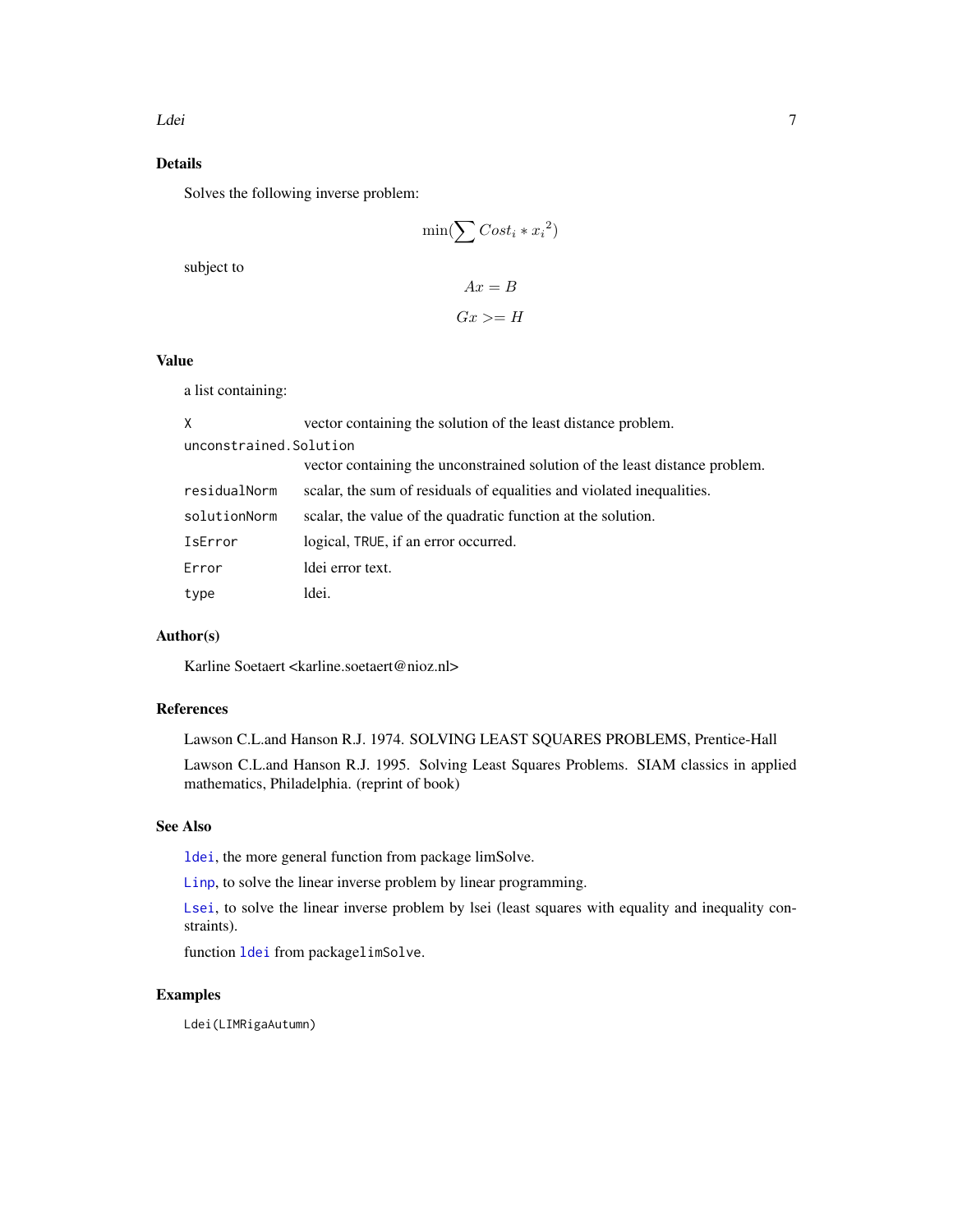#### <span id="page-7-0"></span>Description

A manufacturer produces a feeding mix for pet animals.

The feed mix contains two nutritive ingredients and one ingredient (filler) to provide bulk. One kg of feed mix must contain a minimum quantity of each of four nutrients as below:

| Nutrient | A   | B  |    | D |
|----------|-----|----|----|---|
| gram     | 80- | 50 | 25 |   |

The ingredients have the following nutrient values and cost

| (gram/kg)        | $\mathbf{A}$ | B.  | $\mathbf{C}$ |    | D Cost/kg         |
|------------------|--------------|-----|--------------|----|-------------------|
| Ingredient 1 100 |              | -50 | 40           | 10 | 40                |
| Ingredient 2 200 |              | 150 | $10 - 1$     |    | 60                |
| Filler           | -            | ۰   |              |    | $\mathbf{\Omega}$ |

The linear inverse models LIMBlending and LIMinputBlending are generated from the file Blending.input which can be found in subdirectory /examples/LinearProg of the package directory

LIMBlending is generated by function Setup

LIMinputBlending is generated by function Read

The problem is to find the composition of the feeding mix that minimises the production costs subject to the constraints above.

Stated otherwise: what is the optimal amount of ingredients in one kg of feeding mix?

Mathematically this can be estimated by solving a linear programming problem:

$$
\min(\sum Cost_i * x_i)
$$

subject to

$$
x_i \geq 0
$$

$$
Ex = f
$$

$$
Gx \geq h
$$

Where the Cost (to be minimised) is given by:

$$
x_1 * 40 + x_2 * 60
$$

The equality ensures that the sum of the three fractions equals 1:

$$
1 = x_1 + x_2 + x_3
$$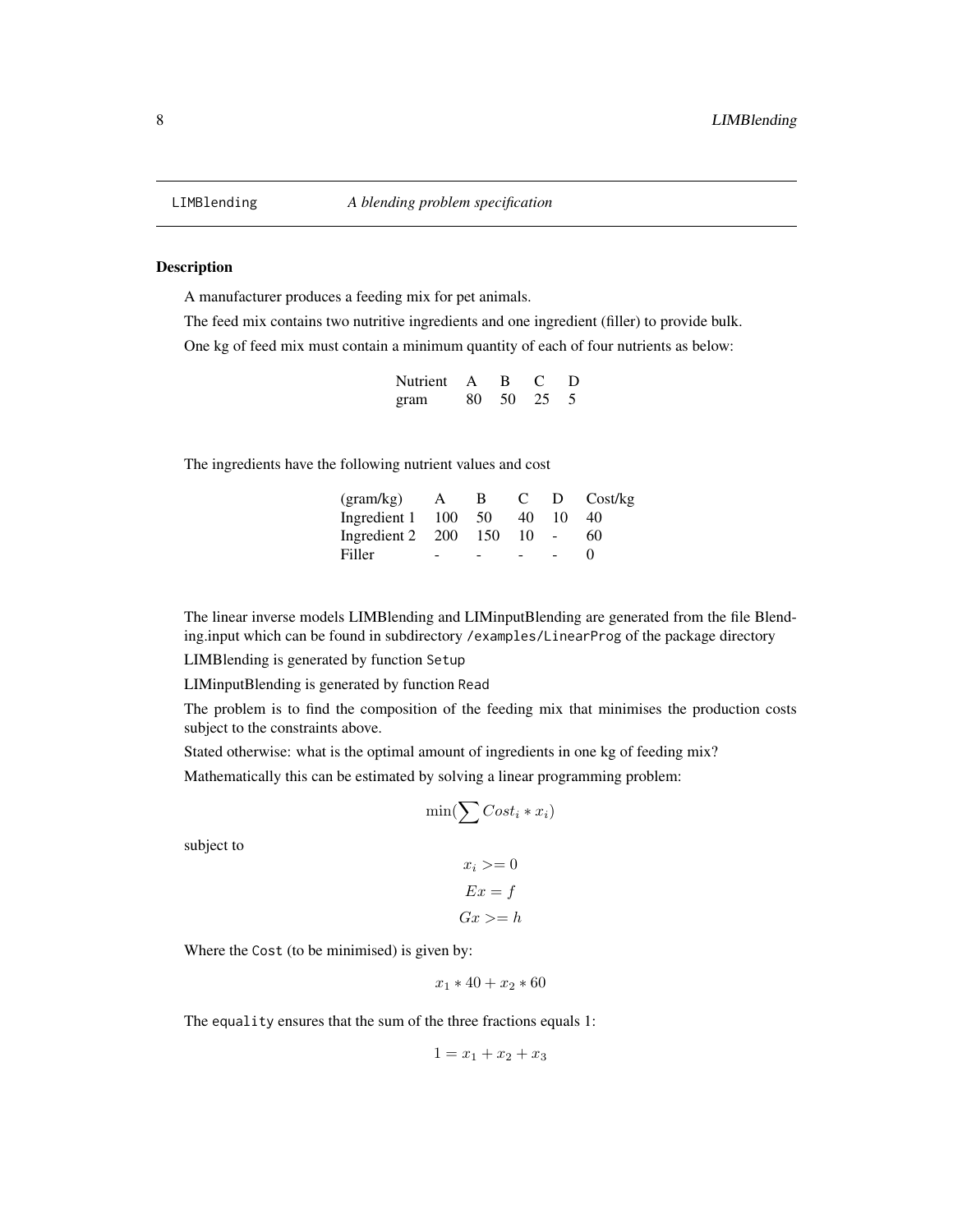# <span id="page-8-0"></span>LIMBlending 9

And the inequalities enforce the nutritional constraints:

$$
100 * x_1 + 200 * x_2 > 80
$$
  

$$
50 * x_1 + 150 * x_2 > 50
$$

and so on

The solution is Ingredient1 (x1) = 0.5909, Ingredient2 (x2)=0.1364 and Filler (x3)=0.2727.

# Usage

LIMBlending LIMinputBlending

#### Format

LIMBlending is of type lim, which is a list of matrices, vectors, names and values that specify the linear inverse model problem.

see the return value of [Setup](#page-31-1) for more information about this list

LIMinputBlending is of type liminput, see the return value of [Read](#page-29-1) for more information.

A more complete description of these structures is in vignette("LIM")

#### Author(s)

Karline Soetaert <karline.soetaert@nioz.nl>

# See Also

browseURL(paste(system.file(package="LIM"), "/doc/examples/LinearProg/", sep="")) contains "blending.input", the input file; read this with Setup [LIMTakapoto](#page-21-1), [LIMEcoli](#page-13-1) and many others

#### Examples

```
# 1. Solve the model with linear programming
res <- Linp(LIMBlending, ispos = TRUE)
# show results
```

```
print(c(res$X, Cost = res$solutionNorm))
```

```
# 2. Possible ranges of the three ingredients
(xr <- Xranges(LIMBlending, ispos = TRUE))
Nx <- LIMBlending$NUnknowns
```

```
# plot
dotcharf(x = as.vector(res$X), xlim = range(xr),labels = LIMBlending$Unknowns,
        main = "Optimal blending with ranges",
```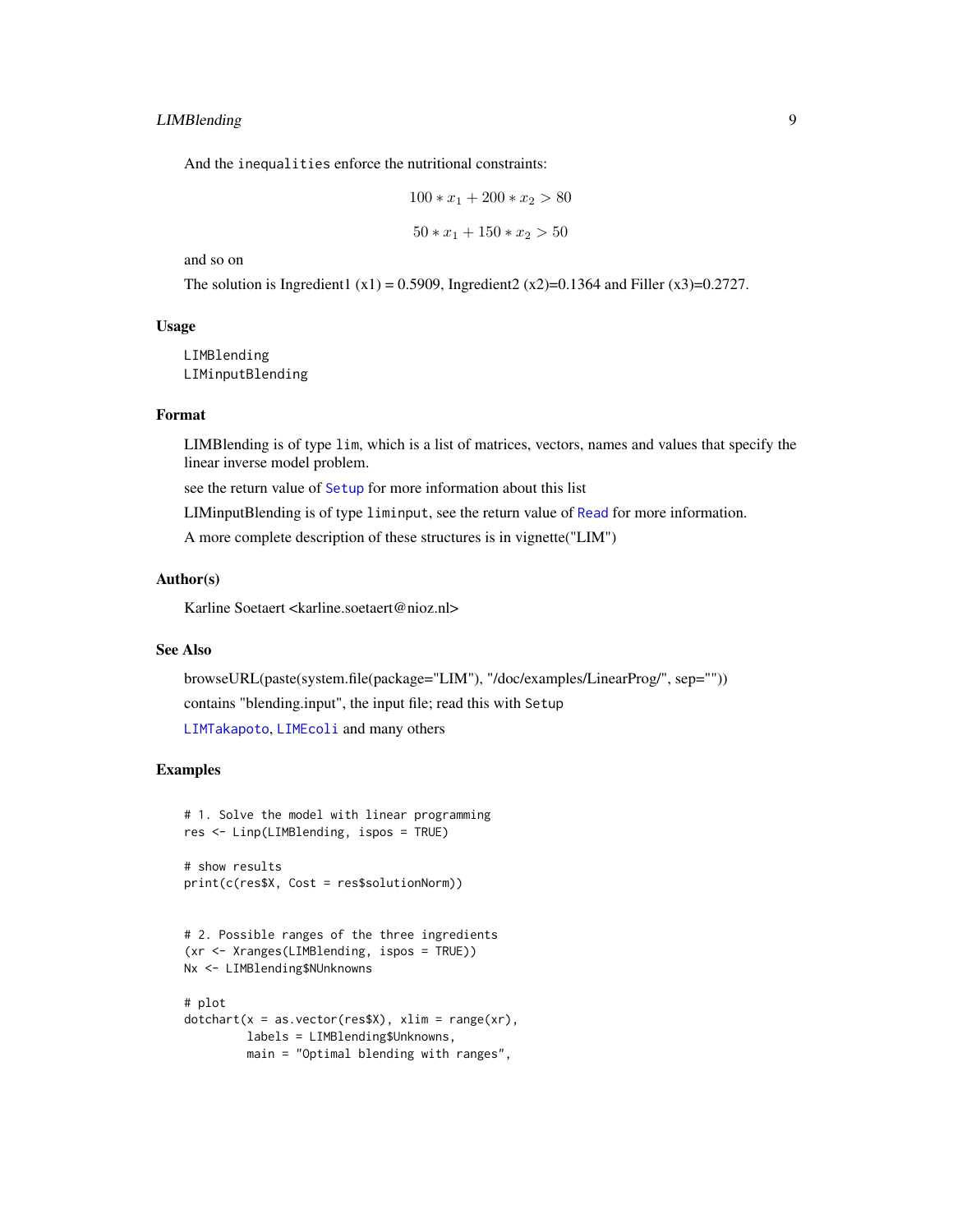```
sub = "using linp and xranges", pch = 16)
segments(xr[ ,1], 1:Nx, xr[ ,2], 1:Nx)
legend ("topright", pch = c(16, NA), lty = c(NA, 1),
          legend = c("Minimal cost", "range"))
# 3. Random sample of the three ingredients
# The inequality that all x > 0 has to be added!
blend <- LIMBlending
blend$G <- rbind(blend$G, diag(3))
blend$H <- c(blend$H, rep(0, 3))
xs <- Xsample(blend)
pairs(xs, main = "Blending, 3000 solutions with xsample")
```
LIMBrouageMudflat *Linear inverse model specification for the Intertidal mudflat food web on the Atlantic coast of France*

#### **Description**

Linear inverse model specification for the Intertidal mudflat food web on the Atlantic coast of France as in Leguerrier et al., 2003.

The foodweb comprises 16 functional compartments and 3 external compartments, connected with 95 flows.

Units of the flows are g C/m2/year

The linear inverse model LIMBrouageMudflat is generated from the file BrouageMudflat.input which can be found in subdirectory /examples/FoodWeb of the package directory

In this subdirectory you will find many foodweb example input files

These files can be read using [Read](#page-29-1) and their output processed by [Setup](#page-31-1) which will produce a linear inverse problem specification similar to LIMBrouageMudflat

#### Usage

```
data(LIMBrouageMudflat)
```
#### Format

a list of matrices, vectors, names and values that specify the linear inverse model problem.

see the return value of [Setup](#page-31-1) for more information about this list

A more complete description of this structures is in vignette("LIM")

# Author(s)

Karline Soetaert <karline.soetaert@nioz.nl> Dick van Oevelen <dick.vanoevelen@nioz.nl>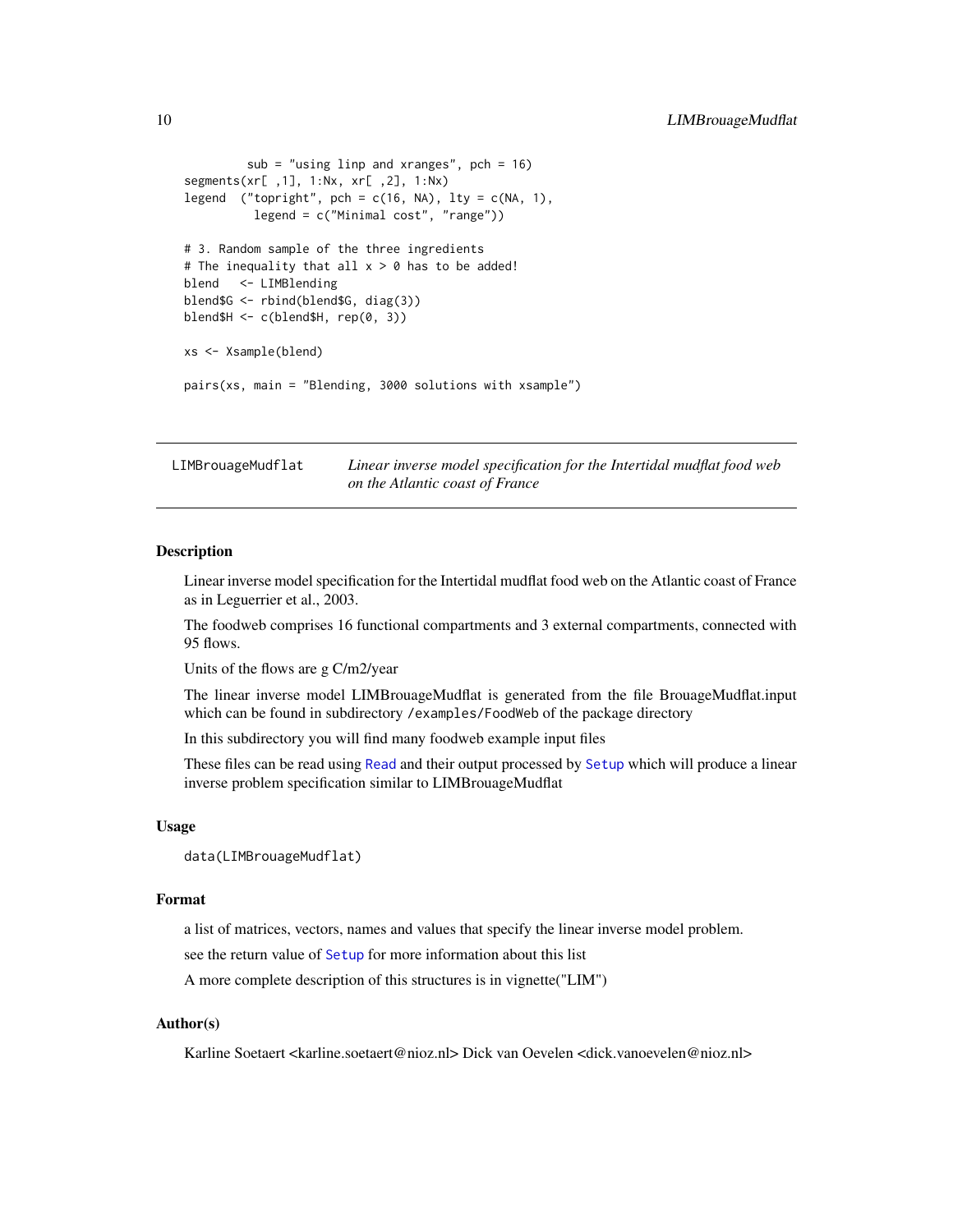#### <span id="page-10-0"></span>References

Leguerrier, D., Niquil, N., Boileau, N., Rzeznik, J., Sauriau, P.G., Le Moine, O., Bacher, C., 2003. Numerical analysis of the food web of an intertidal mudflat ecosystem on the Atlantic coast of France. Marine Ecology Progress Series 246, 17-37.

# See Also

browseURL(paste(system.file(package="LIM"), "/doc/examples/Foodweb/", sep=""))

contains "BrouageMudflat.input", the input file; read this with Setup

[LIMTakapoto](#page-21-1), [LIMRigaSummer](#page-19-1) and many others

#### Examples

```
Brouage <- Flowmatrix(LIMBrouageMudflat)
plotweb(Brouage, main = "Brouage mudflat food web", sub = "gC/m2/yr")
# Some ranges are infinite ->marked with "*
Plotranges(LIMBrouageMudflat, lab.cex = 0.7, sub = "*=unbounded",
           xlab = "gC/m2/year", main = "Brouage mudflat, Flowranges")
Plotranges(LIMBrouageMudflat, type = "V", lab.cex = 0.7,
           sub = "*=unbounded",
           xlab = "gC/m2/year",main="Brouage mudflat, Variable ranges")
```
LIMCaliforniaSediment *Linear inverse model specification for the Santa Monica Basin sediment food web*

#### Description

Linear inverse model specification for the Santa Monica Basin (California) sediment food web as in Eldridge and Jackson (1993).

The Santa Monica Basin is a hypoxic-anoxic basin located near California.

The model contains both chemical and biological species.

The foodweb comprises 7 functional compartments and five external compartments, connected with 32 flows.

Units of the flows are mg /m2/day

The linear inverse model LIMCaliforniaSediment is generated from the file 'CaliforniaSediment.input' which can be found in subdirectory /examples/FoodWeb of the package directory

In this subdirectory you will find many foodweb example input files

These files can be read using [Read](#page-29-1) and their output processed by [Setup](#page-31-1) which will produce a linear inverse problem specification similar to LIMCaliforniaSediment

#### Usage

data(LIMCaliforniaSediment)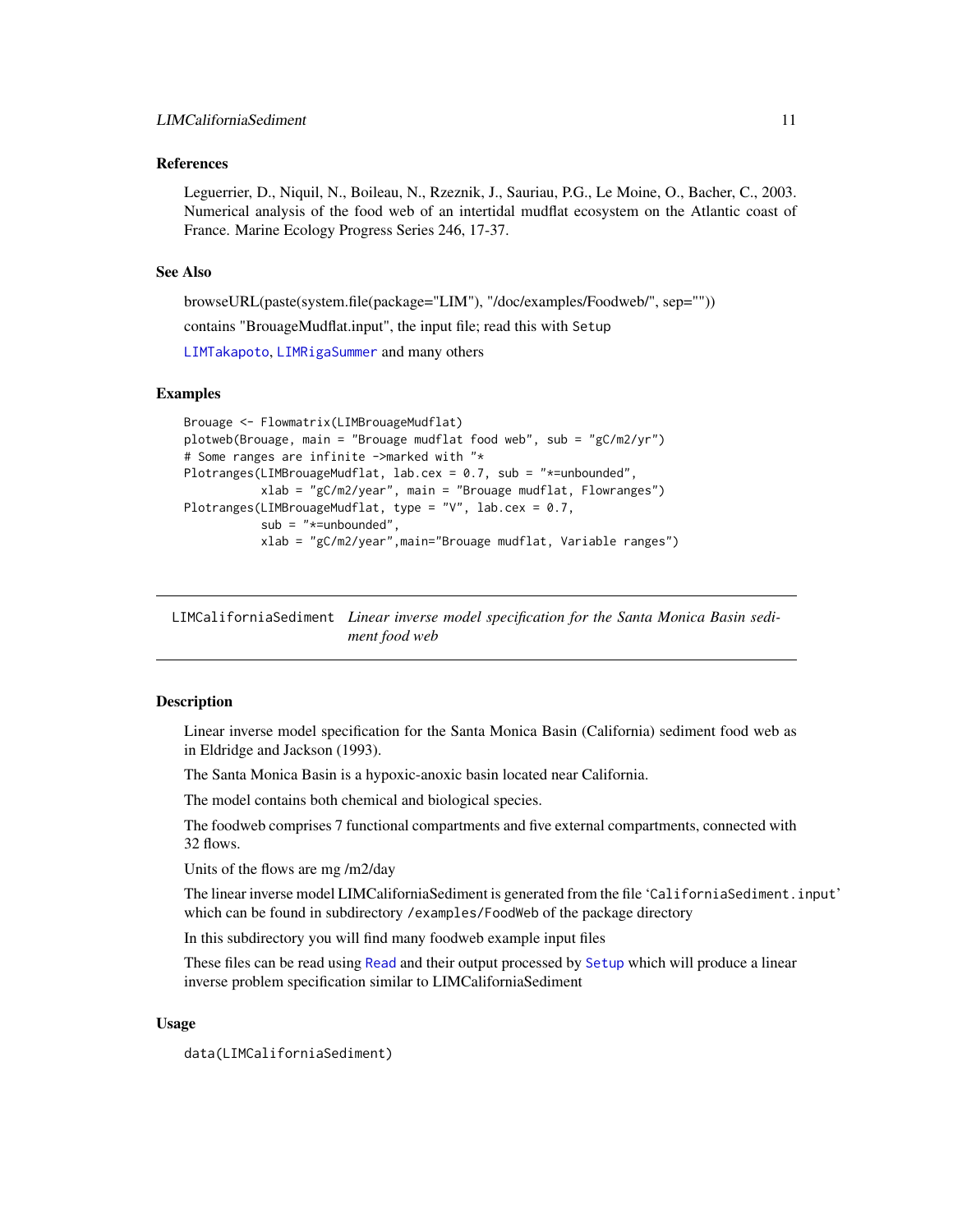# <span id="page-11-0"></span>Format

a list of matrices, vectors, names and values that specify the linear inverse model problem.

see the return value of [Setup](#page-31-1) for more information about this list

A more complete description of this structures is in vignette("LIM")

### Author(s)

Karline Soetaert <karline.soetaert@nioz.nl> Dick van Oevelen <dick.vanoevelen@nioz.nl>

#### References

Eldridge, P.M., Jackson, G.A., 1993. Benthic trophic dynamics in California coastal basin and continental slope communities inferred using inverse analysis. Marine Ecology Progress Series 99, 115-135.

# See Also

browseURL(paste(system.file(package="LIM"), "/doc/examples/Foodweb/", sep=""))

contains "CaliforniaSediment.input", the input file; read this with Setup

[LIMTakapoto](#page-21-1), [LIMRigaSummer](#page-19-1) and many others

#### Examples

```
CaliforniaSediment <- Flowmatrix(LIMCaliforniaSediment)
plotweb(CaliforniaSediment, main = "Santa Monica Basin Benthic web",
       sub = "mgN/m2/day", lab.size = 0.8)## Not run:
xr <- LIMCaliforniaSediment$NUnknowns
i1 <- 1:(xr/2)i2 < - (xr/2+1):xrPlotranges(LIMCaliforniaSediment, index = i1, lab.cex = 0.7,
       sub = "*=unbounded",
       main = "Santa Monica Basin Benthic web, Flowranges - part1")
Plotranges(LIMCaliforniaSediment, index = i2, lab.cex = 0.7,
       sub = "*=unbounded",
       main = "Santa Monica Basin Benthic web, Flowranges - part2")
## End(Not run)
```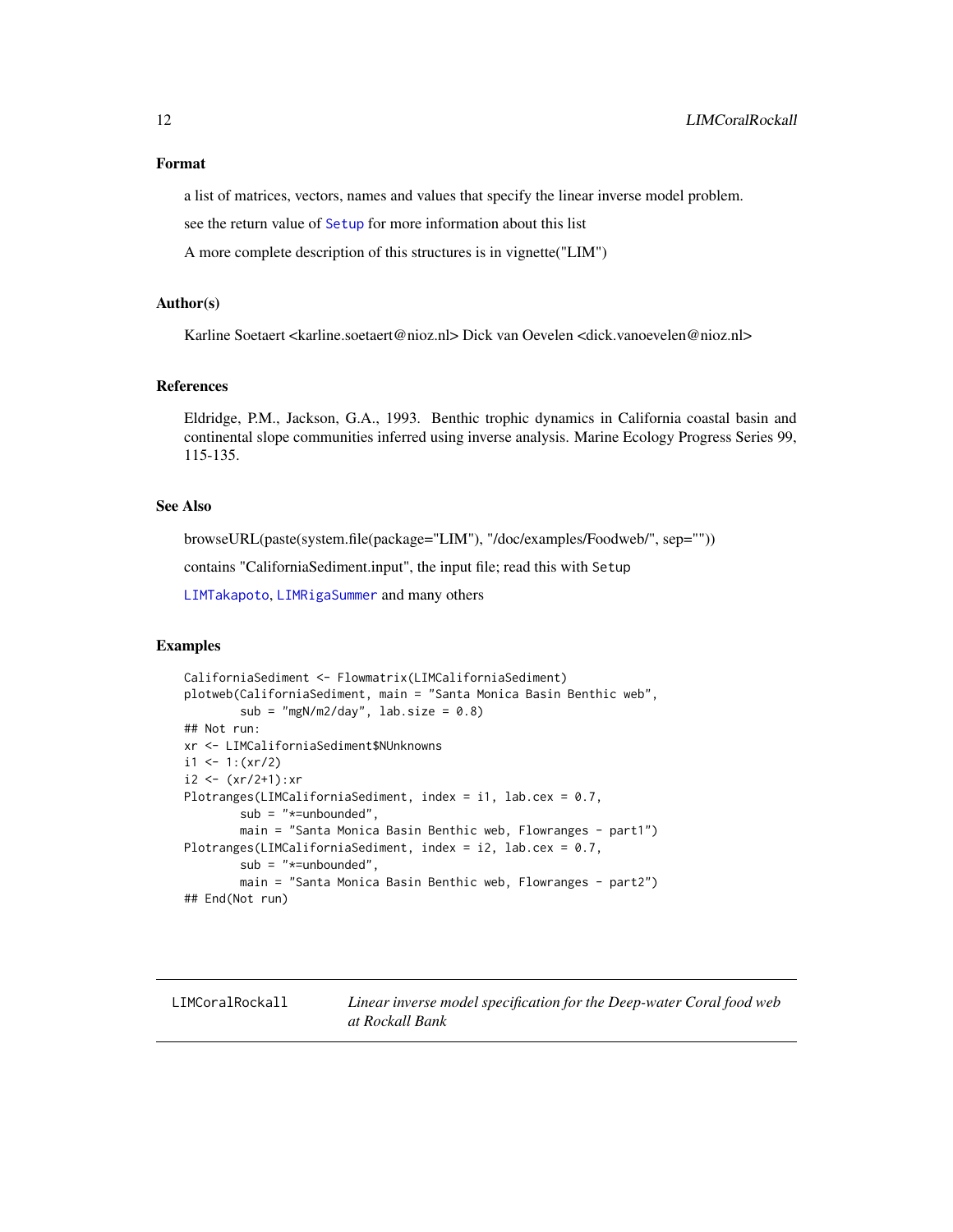#### <span id="page-12-0"></span>Description

Linear inverse model specification for the deep-water coral ecosystem at Rockall Bank, North-East Atlantic. See van Oevelen et al. (2009)

Units of the flows are mmol C/m2/day

The linear inverse model LIMCoralRockall is generated from the file 'CWCRockall.input' which can be found in subdirectory /examples/FoodWeb of the package directory

#### Usage

```
data(LIMCoralRockall)
```
#### Format

a list of matrices, vectors, names and values that specify the linear inverse model problem.

see the return value of [Setup](#page-31-1) for more information about this list

A more complete description of this structure is in vignette("LIM")

#### Author(s)

Dick van Oevelen <dick.vanoevelen@nioz.nl>

Karline Soetaert <karline.soetaert@nioz.nl>

# References

van Oevelen, Dick, Gerard Duineveld, Marc Lavaleye, Furu Mienis, Karline Soetaert, and Carlo H. R. Heip, 2009.

The cold-water coral community as hotspot of carbon cycling on continental margins: A food web analysis from Rockall Bank (northeast Atlantic). Limnology and Oceangraphy 54 : 1829 – 1844.

http://www.aslo.org/lo/toc/vol\_54/issue\_6/1829.pdf

# See Also

browseURL(paste(system.file(package="LIM"), "/examples/Foodweb/", sep="")) contains "CWCRockall.input", the input file; read this with Setup

[LIMTakapoto](#page-21-1), [LIMRigaSummer](#page-19-1) and many others

#### Examples

```
Coral <- Flowmatrix(LIMCoralRockall)
```
plotweb(Coral, main = "Deep Water Coral Foodweb, Rockall Bank",  $sub = "mmolC/m2/day", lab.size = 0.8)$ 

## Not run: xr <- LIMCoralRockall\$NUnknowns  $i1$  <- 1: $(xr/2)$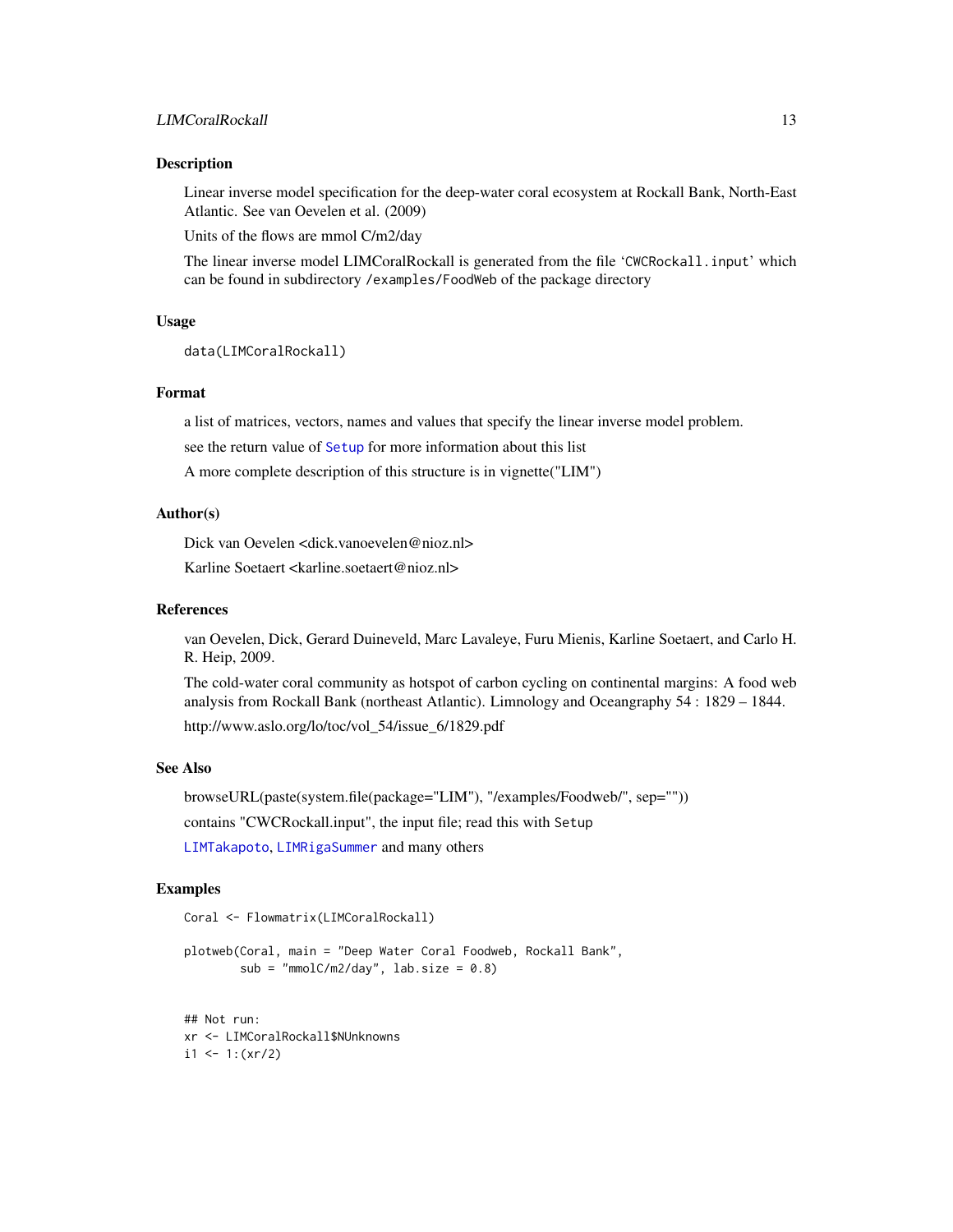```
i2 < - (xr/2+1):xrpm < -\text{par}(mfrow = c(1, 1))Simplest <- Ldei(LIMCoralRockall)$X
Ranges <- Xranges(LIMCoralRockall)
Plotranges(Ranges[i1, 1], Ranges[i1, 2], Simplest[i1], lab.cex = 0.7,
        main = "Deep Water Coral - ranges part 1")
Plotranges(Ranges[i2, 1], Ranges[i2, 2], Simplest[i2], lab.cex = 0.7,
        main = "Deep Water Coral - ranges part 2")
par(mfrow = pm)
## End(Not run)
```
<span id="page-13-1"></span>LIMEcoli *The Escherichia Coli Core Metabolism: Reaction network model specificiation*

#### **Description**

Linear inverse model specification for performing Flux Balance Analysis of the E.coli metabolism

(as from http://gcrg.ucsd.edu/Downloads/Flux\_Balance\_Analysis).

The original input file can be found in the package subdirectory /examples/Reactions/E\_coli.lim

There are 53 substances:

GLC, G6P, F6P, FDP, T3P2, T3P1, 13PDG, 3PG, 2PG, PEP, PYR, ACCOA, CIT, ICIT, AKG, SUCCOA, SUCC, FUM, MAL, OA, ACTP, ETH, AC, LAC, FOR, D6PGL, D6PGC, RL5P, X5P, R5P, S7P, E4P, RIB, GLX, NAD, NADH, NADP, NADPH, HEXT, Q, FAD, FADH, AMP, ADP, ATP, GL3P, CO2, PI, PPI, O2, COA, GL, QH2

and 13 externals:

Biomass, GLCxt, GLxt, RIBxt, ACxt, LACxt, FORxt, ETHxt, SUCCxt, PYRxt, PIxt, O2xt, CO2xt

There are 70 unknown reactions (named by the gene encoding for it):

GLK1, PGI1, PFKA, FBP, FBA, TPIA, GAPA, PGK, GPMA, ENO, PPSA, PYKA, ACEE, ZWF, PGL, GND, RPIA, RPE, TKTA1, TKTA2, TALA, GLTA, ACNA, ICDA, SUCA, SUCC1, SDHA1, FRDA, FUMA, MDH, DLD1, ADHE2, PFLA, PTA, ACKA, ACS, PCKA, PPC, MAEB, SFCA, ACEA, ACEB, PPA, GLPK, GPSA1, RBSK, NUOA, FDOH, GLPD, CYOA, SDHA2, PNT1A, PNT2A, ATPA, GLCUP, GLCPTS, GLUP, RIBUP, ACUP, LACUP, FORUP, ETHUP, SUCCUP, PYRUP, PIUP, O2TX, CO2TX, ATPM, ADK, Growth

The model contains:

- 54 equalities (Ax=B): the 53 mass balances (one for each substance) and one equation that sets the ATP drain flux for constant maintenance requirements to a fixed value (5.87)
- 70 unknowns (x), the reaction rates
- 62 inequalities (Gx>h). The first 28 inequalities impose bounds on some reactions. The last 34 inequalities impose that the reaction rates have to be positive (for unidirectional reactions only).
- 2 functions that have to be maximised, the biomass production (growth).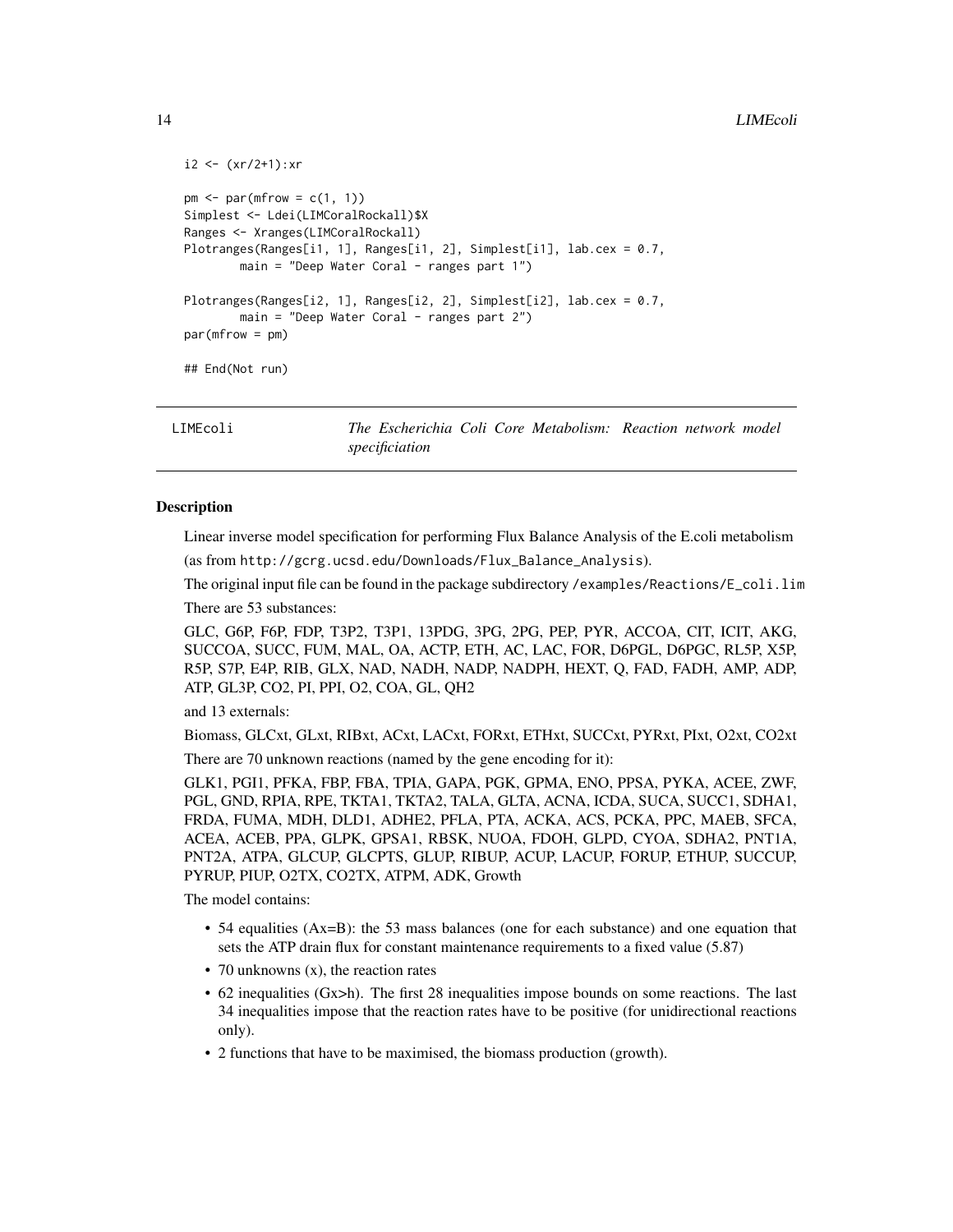#### <span id="page-14-0"></span>LIMEcoli 15

#### Usage

LIMEcoli

# Format

LIMEcoli is of type lim, which is a list of matrices, vectors, names and values that specify the linear inverse model problem.

see the return value of [Setup](#page-31-1) for more information about this list

A more complete description of this structures is in vignette("LIM")

# Author(s)

Karline Soetaert <karline.soetaert@nioz.nl>

# References

Edwards,J.S., Covert, M., and Palsson, B.., (2002) Metabolic Modeling of Microbes: the Flux Balance Approach, Environmental Microbiology, 4(3): pp. 133-140.

# See Also

browseURL(paste(system.file(package="LIM"), "/doc/examples/Reactions/", sep="")) contains "E\\_coli.lim", the input file; read this with Setup

# Examples

```
# 1. parsimonious (simplest) solution
pars <- Ldei(LIMEcoli)
# 2. the ranges of each reaction
xr <- Xranges(LIMEcoli, central = TRUE, full = TRUE)
# 3. the optimal solution - solved with linear programming
LP <- Linp(LIMEcoli)
Optimal <- t(LP$X)
# show the results
data.frame(pars = pars$X, Optimal, xr[ ,1:3])
# The central value of linear programming problem is a valid solution
# the central point is a valid solution:
X <- xr[ ,"central"]
max(abs(LIMEcoli$A%*%X - LIMEcoli$B))
min(LIMEcoli$G%*%X - LIMEcoli$H)
# 4. Sample solution space - this takes a while - note that iter is not enough
print(system.time(
  xs <- Xsample(LIMEcoli, iter = 200, type = "mirror", test = TRUE) ))
```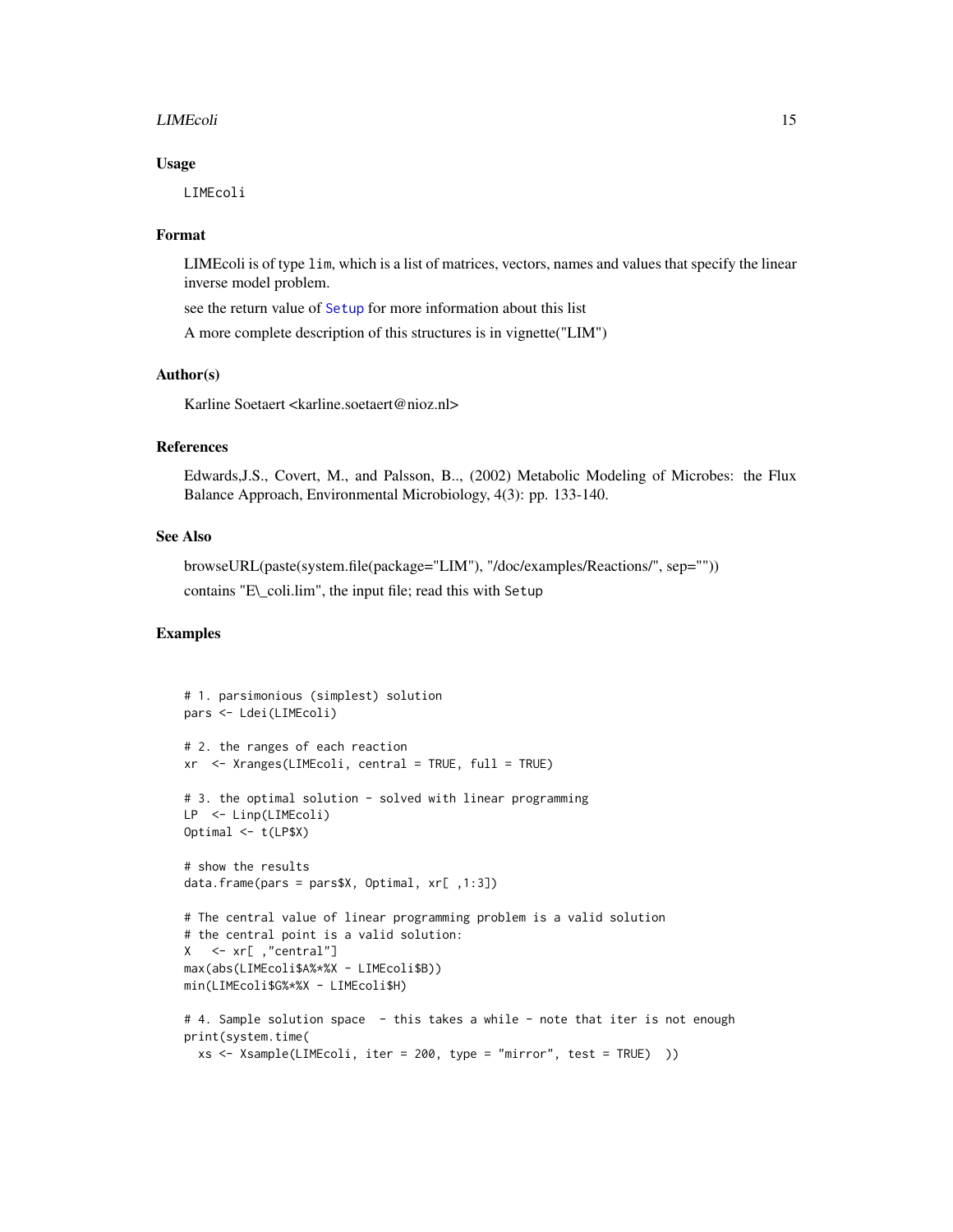```
pairs(xs[ ,1:10], \text{ pch} = "." , \text{ cex} = 2)# Print results:
data.frame(pars = pars$X, Optimal = Optimal, xr[ ,1:2],
           Mean = colMeans(xs), sd = apply(xs, 2, sd)# Plot results
par(mfrow = c(1, 2))nr <- LIMEcoli$NUnknowns
ii <- 1:(nr/2)dotchart(Optimal[ii, 1], xlim = range(xr), pch = 16, cex = 0.8)segments(xr[ii, 1], 1:nr, xr[ii, 2], 1:nr)
ii <- (nr/2+1):nr
dotchart(Optimal[ii, 1], xlim = range(xr), pch = 16, cex = 0.8)segments(xr[ii, 1], 1:nr, xr[ii, 2], 1:nr)
mtext{text(side = 3, cex = 1.5, outer = TRUE, line = -1.5,"E coli Core Metabolism, optimal solution and ranges")
```
LIMEverglades *Linear inverse model specification for the herpetological food web of the Everglades*

#### Description

Linear inverse model specification for the herpetological wet prairie example from the everglades.

as described in Diffendorfer et al., 2001

The everglades are a freshwater wetland in Florida, USA.

The model contains 9 functional compartments and 3 external compartments, connected with 402 flows.

Units of the flows are gram wet weight / Ha / year

The linear inverse model LIMEverglades is generated from the file Everglades.input which can be found in subdirectory /examples/FoodWeb of the package directory

In this subdirectory you will find many foodweb example input files

These files can be read using [Read](#page-29-1) and their output processed by [Setup](#page-31-1) which will produce a linear inverse problem specification similar to LIMEverglades

#### Usage

data(LIMEverglades)

#### Format

a list of matrices, vectors, names and values that specify the linear inverse model problem.

see the return value of [Setup](#page-31-1) for more information about this list

A more complete description of this structures is in vignette("LIM")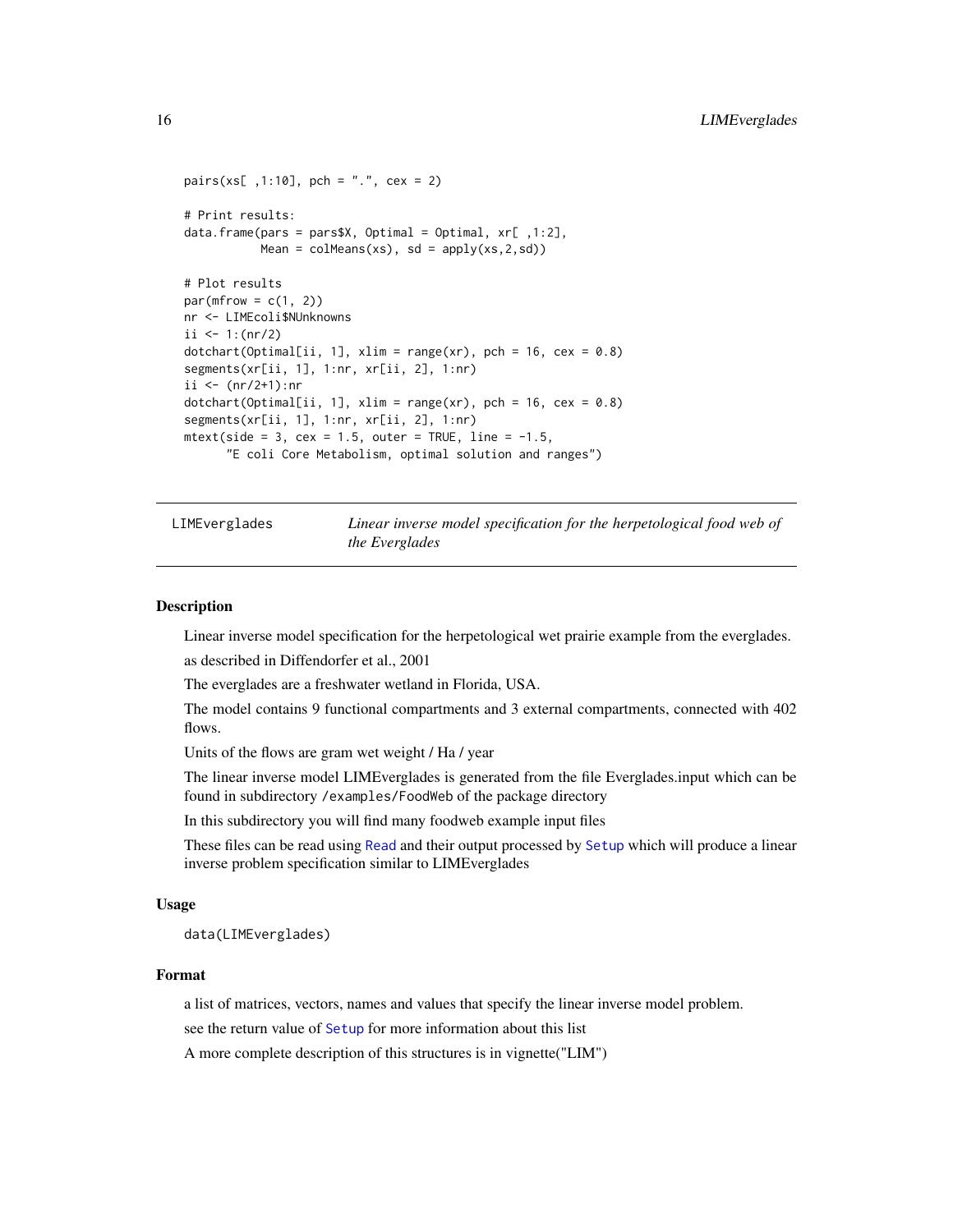#### <span id="page-16-0"></span>Author(s)

Karline Soetaert <karline.soetaert@nioz.nl> Dick van Oevelen <dick.vanoevelen@nioz.nl>

#### References

Diffendorfer, J.E., Richards, P.M., Dalrymple, G.H., DeAngelis, D.L., 2001. Applying Linear Programming to estimate fluxes in ecosystems or food webs: an example from the herpetological assemblage of the freshwater Everglades. Ecol. Model. 144, 99-120.

#### See Also

browseURL(paste(system.file(package="LIM"), "/doc/examples/Foodweb/", sep="")) contains "Everglades.input", the input file; read this with Setup [LIMTakapoto](#page-21-1), [LIMRigaSummer](#page-19-1) and many others

#### Examples

```
# Cannot be solved, but the least squares solution is found
Flows <- Lsei(LIMEverglades, parsimonious = TRUE)
Everglades <- Flowmatrix(LIMEverglades)
plotweb(Everglades, main = "Everglades Herpetological Wet Prairie model",
        sub = "g WW/Ha/Yr", lab.size = 0.8)
```
<span id="page-16-1"></span>LIMRigaAutumn *Linear inverse model specification for the Gulf of Riga \*autumn\* planktonic food web*

#### **Description**

Linear inverse model specification for the Gulf of Riga planktonic food web in \*autumn\* as in Donali et al. (1999).

The Gulf of Riga is a highly eutrophic system in the Baltic Sea.

The foodweb comprises 7 functional compartments and two external compartments, connected with 26 flows. Units of the flows are mg C/m3/day

The linear inverse model LIMRigaAutumn is generated from the file RigaAutumn.input which can be found in subdirectory /examples/FoodWeb of the package directory

In this subdirectory you will find many foodweb example input files

These files can be read using [Read](#page-29-1) and their output processed by [Setup](#page-31-1) which will produce a linear inverse problem specification similar to LIMRigaAutumn

#### Usage

data(LIMRigaAutumn)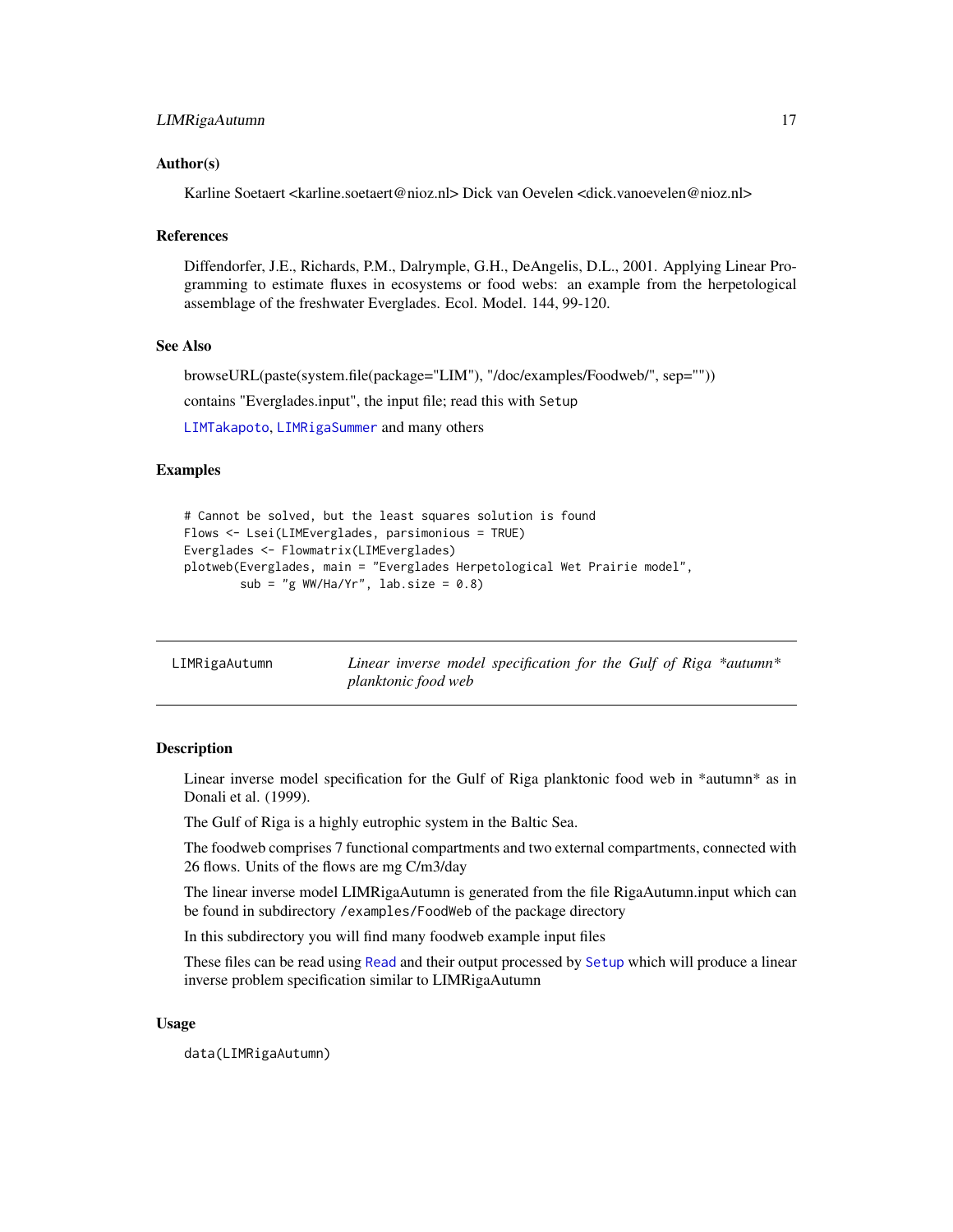#### <span id="page-17-0"></span>Format

a list of matrices, vectors, names and values that specify the linear inverse model problem.

see the return value of [Setup](#page-31-1) for more information about this list

A more complete description of this structures is in vignette("LIM")

#### Author(s)

Karline Soetaert <karline.soetaert@nioz.nl>

Dick van Oevelen<dick.vanoevelen@nioz.nl>

#### References

Donali, E., Olli, K., Heiskanen, A.S., Andersen, T., 1999. Carbon flow patterns in the planktonic food web of the Gulf of Riga, the Baltic Sea: a reconstruction by the inverse method. Journal of Marine Systems 23, 251..268.

## See Also

browseURL(paste(system.file(package="LIM"), "/doc/examples/Foodweb/", sep=""))

contains "RigaAutumn.input", the input file; read this with Setup

[LIMTakapoto](#page-21-1), [LIMRigaSummer](#page-19-1), [LIMRigaSpring](#page-17-1) and many others

#### Examples

```
rigaAutumn <- Flowmatrix(LIMRigaAutumn)
plotweb(rigaAutumn, main = "Gulf of Riga planktonic food web, autumn",
       sub = "mgC/m3/day")# ranges of flows
Plotranges(LIMRigaAutumn, lab.cex = 0.7, xlab = "mgC/m3/d",
       main = "Gulf of Riga planktonic food web, autumn, Flowranges")
# ranges of variables
Plotranges(LIMRigaAutumn, type="V", lab.cex = 0.7, xlab = "mgC/m3/d",
       main = "Gulf of Riga planktonic food web, autumn, variables")
```
<span id="page-17-1"></span>LIMRigaSpring *Linear inverse model specification for the Gulf of Riga \*spring\* planktonic food web.*

#### **Description**

Linear inverse model specification for the Gulf of Riga planktonic food web in \*spring\* as in Donali et al. (1999).

The Gulf of Riga is a highly eutrophic system in the Baltic Sea.

The foodweb comprises 7 functional compartments and two external compartments, connected with 26 flows.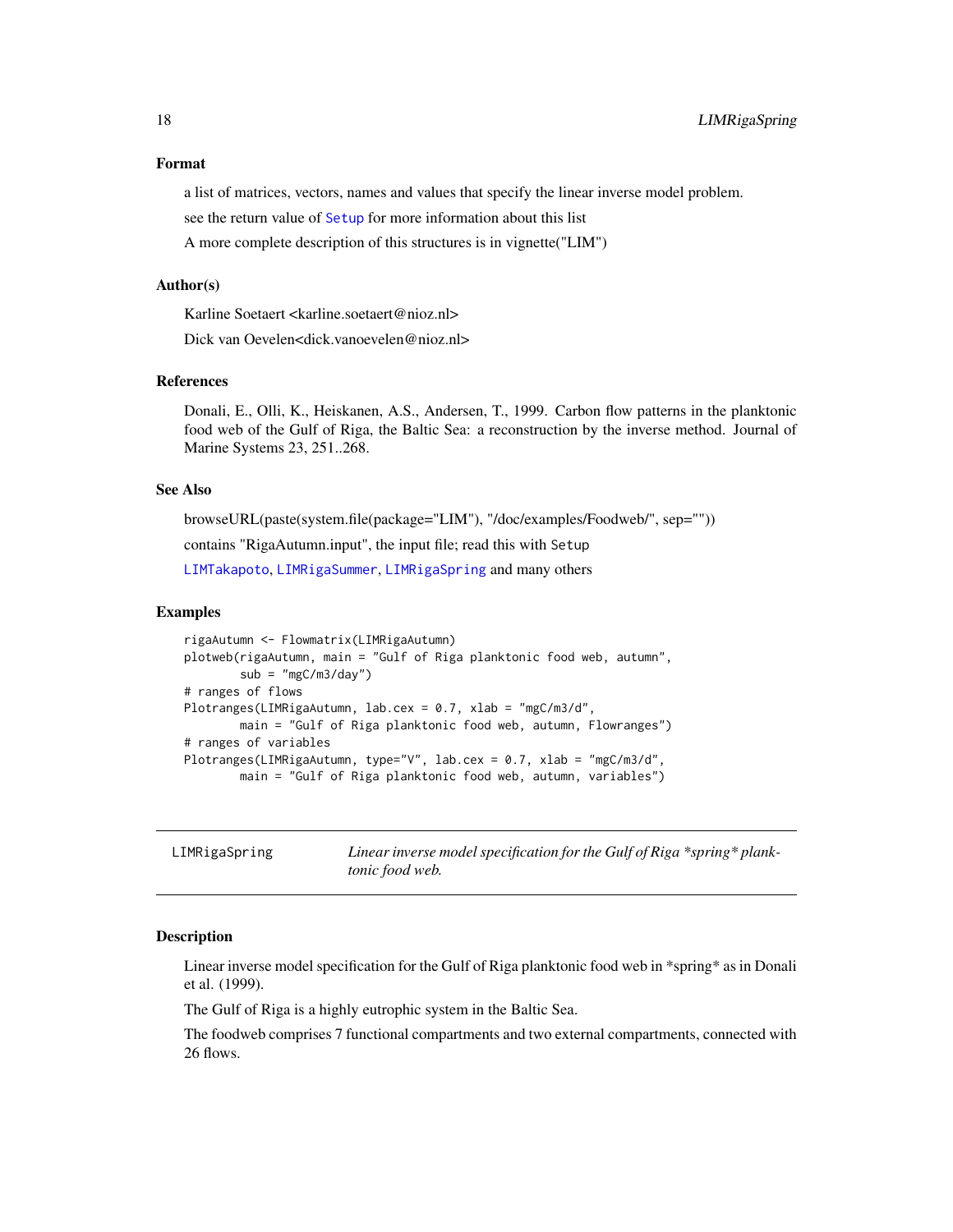# <span id="page-18-0"></span>LIMRigaSpring 19

Units of the flows are mg C/m3/day

The linear inverse model LIMRigaSpring is generated from the file RigaSpring.input which can be found in subdirectory /examples/FoodWeb of the package directory

In this subdirectory you will find many foodweb example input files

These files can be read using [Read](#page-29-1) and their output processed by [Setup](#page-31-1) which will produce a linear inverse problem specification similar to LIMRigaSpring.

#### Usage

data(LIMRigaSpring)

# Format

a list of matrices, vectors, names and values that specify the linear inverse model problem.

see the return value of [Setup](#page-31-1) for more information about this list

A more complete description of this structures is in vignette("LIM")

#### Author(s)

Karline Soetaert <karline.soetaert@nioz.nl>

Dick van Oevelen<dick.vanoevelen@nioz.nl>

#### References

Donali, E., Olli, K., Heiskanen, A.S., Andersen, T., 1999. Carbon flow patterns in the planktonic food web of the Gulf of Riga, the Baltic Sea: a reconstruction by the inverse method. Journal of Marine Systems 23, 251..268.

# See Also

browseURL(paste(system.file(package="LIM"), "/doc/examples/Foodweb/", sep="")) contains "RigaSpring.input", the input file; read this with Setup [LIMTakapoto](#page-21-1),[LIMRigaAutumn](#page-16-1), [LIMRigaAutumn](#page-16-1) and many others

#### Examples

```
rigaSpring <- Flowmatrix(LIMRigaSpring)
plotweb(rigaSpring, main = "Gulf of Riga planktonic food web, spring",
       sub = "mgC/m3/day")Plotranges(LIMRigaSpring, lab.cex = 0.7,
       main = "Gulf of Riga planktonic food web, spring, Flowranges")
Plotranges(LIMRigaSpring, type = "V", lab.cex = 0.7,
       main = "Gulf of Riga planktonic food web, spring, Variable ranges")
```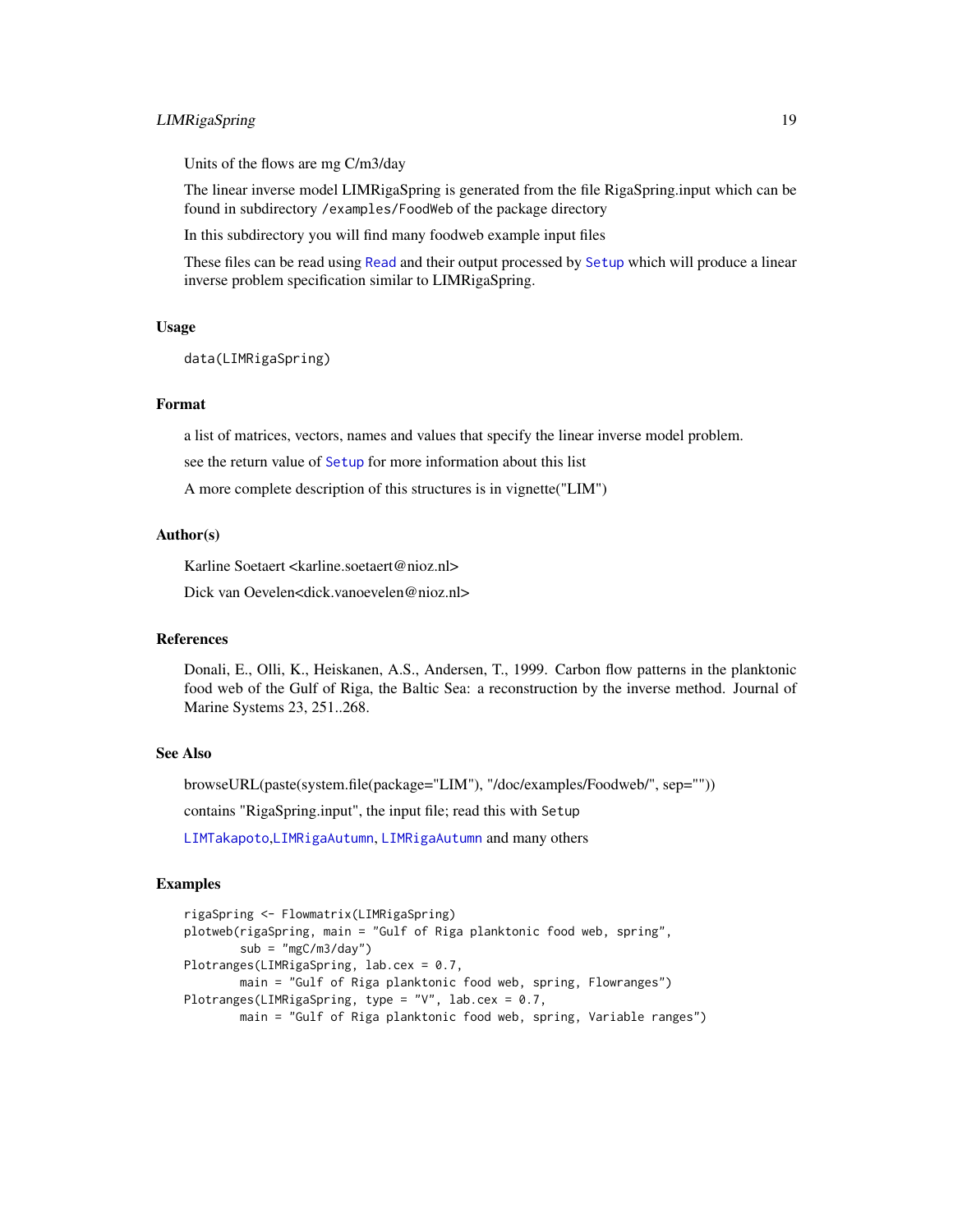<span id="page-19-1"></span><span id="page-19-0"></span>

#### **Description**

Linear inverse model specification for the Gulf of Riga planktonic food web in \*summer\* as in Donali et al. (1999).

The Gulf of Riga is a highly eutrophic system in the Baltic Sea.

The foodweb comprises 7 functional compartments and two external compartments, connected with 26 flows.

Units of the flows are mg C/m3/day

The linear inverse model LIMRigaSummer is generated from the file RigaSummer.input which can be found in subdirectory /examples/FoodWeb of the package directory

In this subdirectory you will find many foodweb example input files

These files can be read using [Read](#page-29-1) and their output processed by [Setup](#page-31-1) which will produce a linear inverse problem specification similar to LIMRigaSummer

#### Usage

```
data(LIMRigaSummer)
```
# Format

a list of matrices, vectors, names and values that specify the linear inverse model problem.

see the return value of [Setup](#page-31-1) for more information about this list.

A more complete description of this structures is in vignette("LIM")

#### Author(s)

Karline Soetaert <karline.soetaert@nioz.nl>

Dick van Oevelen <dick.vanoevelen@nioz.nl>

#### References

Donali, E., Olli, K., Heiskanen, A.S., Andersen, T., 1999. Carbon flow patterns in the planktonic food web of the Gulf of Riga, the Baltic Sea: a reconstruction by the inverse method. Journal of Marine Systems 23, 251..268.

#### See Also

browseURL(paste(system.file(package="LIM"), "/doc/examples/Foodweb/", sep="")) contains "RigaSummer.input", the input file; read this with Setup [LIMTakapoto](#page-21-1),[LIMRigaAutumn](#page-16-1), [LIMRigaSpring](#page-17-1) and many others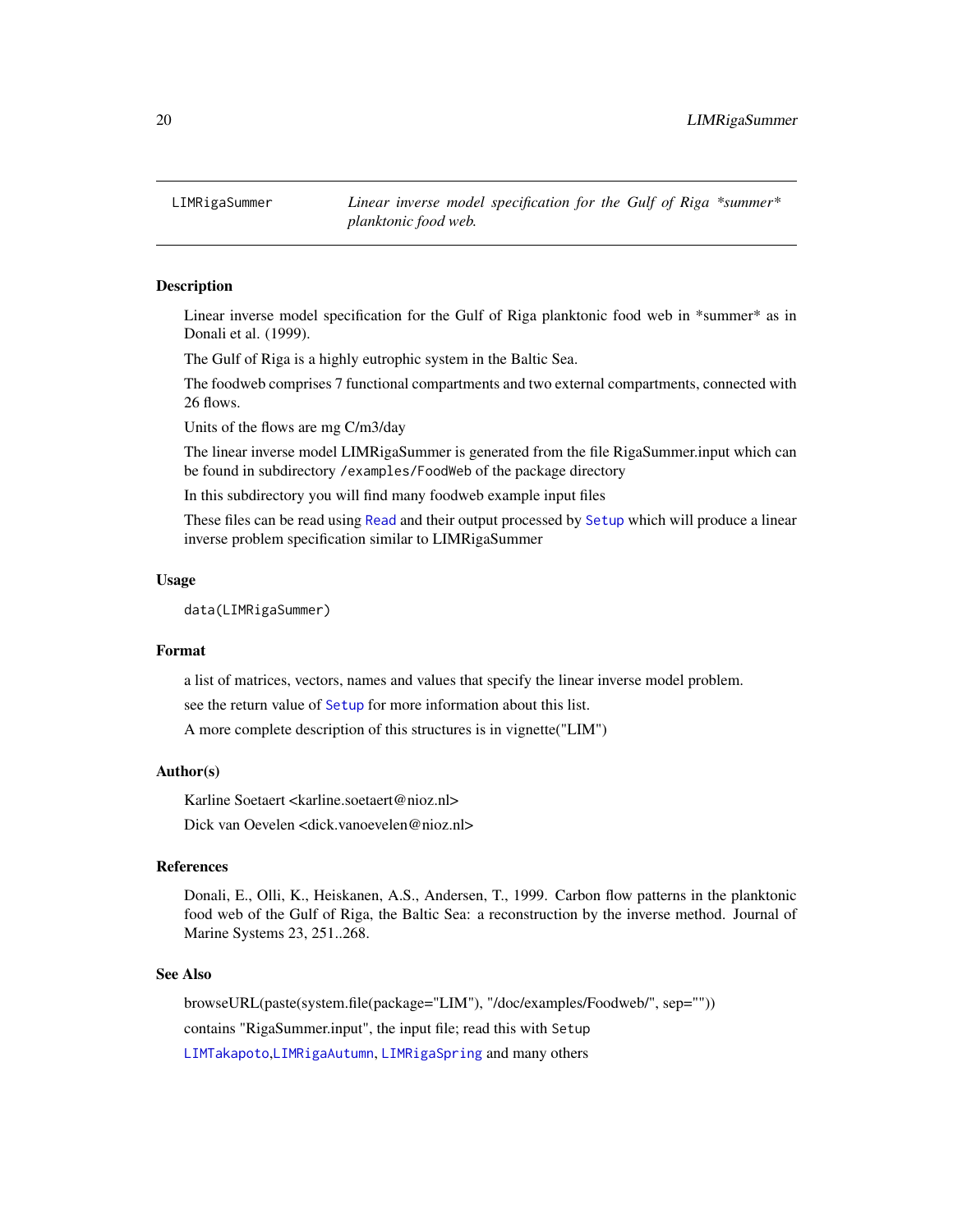# <span id="page-20-0"></span>LIMScheldtIntertidal 21

#### Examples

```
rigaSummer <- Flowmatrix(LIMRigaSummer)
plotweb(rigaSummer, sub = "mgC/m3/day",
       main = "Gulf of Riga planktonic food web, summer")
Plotranges(LIMRigaSummer, type = "V", lab.cex = 0.7,
       main = "Gulf of Riga planktonic food web, summer, Variable ranges")
```
LIMScheldtIntertidal *Linear inverse model specification for the Schelde Intertidal flat food web*

#### **Description**

Linear inverse model specification for the Westerschelde Intertidal flat food web in June

as in Van Oevelen et al. (2006).

The Westerschelde is a highly eutrophic estuary in the Netherlands.

The food web model was created for the intertidal flat called the "Molenplaat", site 2.

It is the basic input model.

The foodweb comprises 7 functional compartments and five external compartments, connected with 32 flows.

Units of the flows are mg C/m2/day

The linear inverse model LIMScheldtIntertidal is generated from the file ScheldtIntertidal.input which can be found in subdirectory /examples/FoodWeb of the package directory

In this subdirectory you will find many foodweb example input files

These files can be read using [Read](#page-29-1) and their output processed by [Setup](#page-31-1) which will produce a linear inverse problem specification similar to LIMScheldtIntertidal

#### Usage

```
data(LIMScheldtIntertidal)
```
#### Format

a list of matrices, vectors, names and values that specify the linear inverse model problem.

see the return value of [Setup](#page-31-1) for more information about this list

A more complete description of this structures is in vignette("LIM")

#### Author(s)

Karline Soetaert <karline.soetaert@nioz.nl> Dick van Oevelen<dick.vanoevelen@nioz.nl>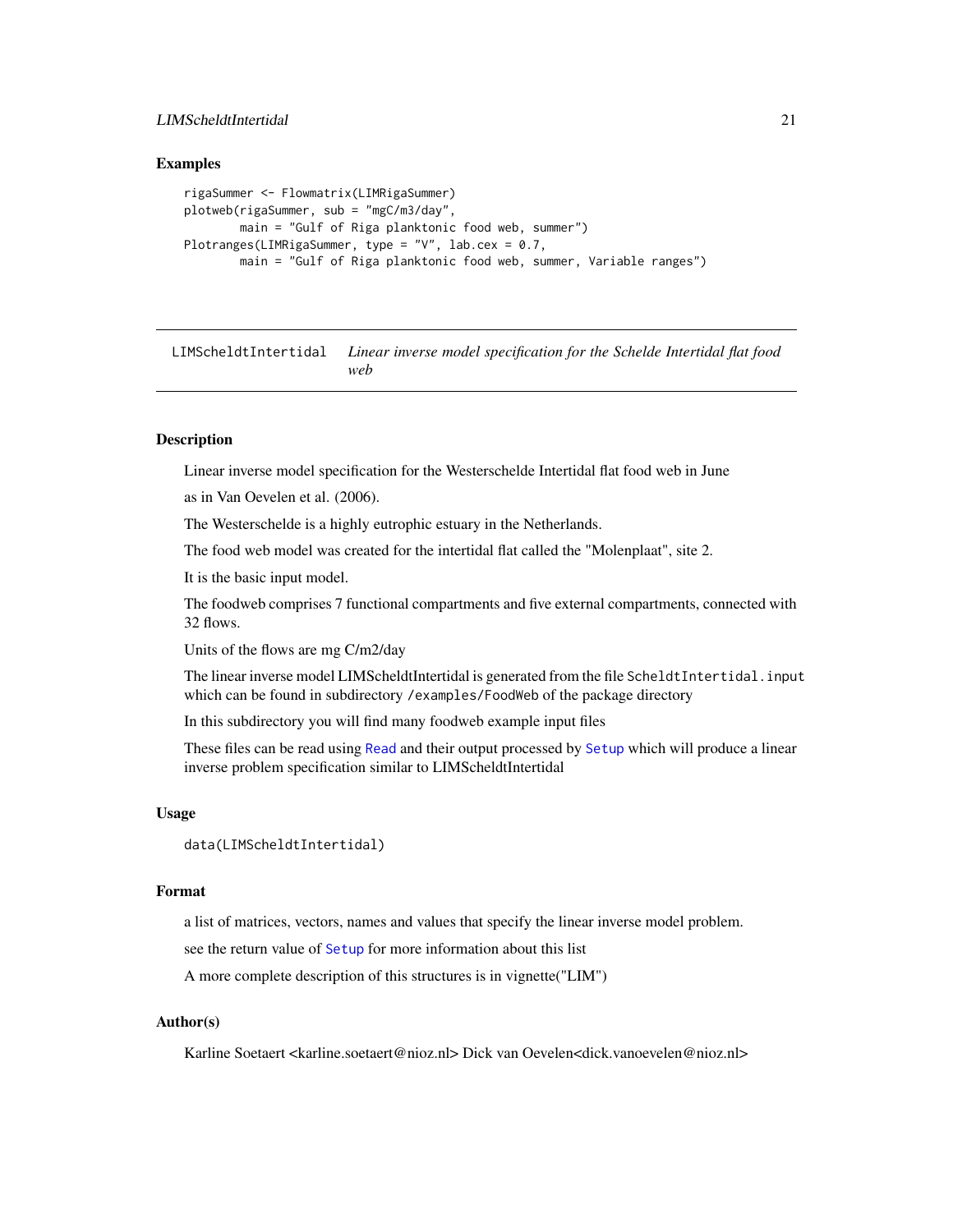#### <span id="page-21-0"></span>References

Van Oevelen, D., Soetaert, K., Middelburg, J.J., Herman, P.M.J., Moodley, L., Hamels, I., Moens, T., Heip, C.H.R., 2006b. Carbon flows through a benthic food web: Integrating biomass, isotope and tracer data. J. Mar. Res. 64, 1-30.

# See Also

browseURL(paste(system.file(package="LIM"), "/doc/examples/Foodweb/", sep=""))

contains "ScheldtIntertidal.input", the input file; read this with Setup

[LIMTakapoto](#page-21-1), [LIMRigaSummer](#page-19-1) and many others

#### Examples

```
ScheldtIntertidal <- Flowmatrix(LIMScheldtIntertidal)
plotweb(ScheldtIntertidal, main = "Scheldt intertidal flat food web",
       sub = "mgC/m2/day")Plotranges(LIMScheldtIntertidal, lab.cex = 0.7,
       main = "Scheldt intertidal flat food web, Flowranges")
Plotranges(LIMScheldtIntertidal, type = "V", lab.cex = 0.7,
       main = "Scheldt intertidal flat food web, Variable ranges")
```
<span id="page-21-1"></span>

| LIMTakapoto | Linear inverse model specification for the Takapoto atoll planktonic |
|-------------|----------------------------------------------------------------------|
|             | food web.                                                            |

#### Description

Linear inverse model specification for the Carbon flux model of the Takapoto atoll planktonic food web

as reconstructed by inverse modelling by Niquil et al. (1998).

The Takapoto Atoll lagoon is located in the French Polynesia of the South Pacific

The food web comprises 7 functional compartments and three external compartments/sinks connected with 32 flows.

Units of the flows are mg C/m2/day

The linear inverse model LIMTakapoto is generated from the file Takapoto.input which can be found in subdirectory /examples/FoodWeb of the package directory

In this subdirectory you will find many foodweb example input files

These files can be read using [Read](#page-29-1) and their output processed by [Setup](#page-31-1) which will produce a linear inverse problem specification similar to LIMTakapoto

#### Usage

data(LIMTakapoto)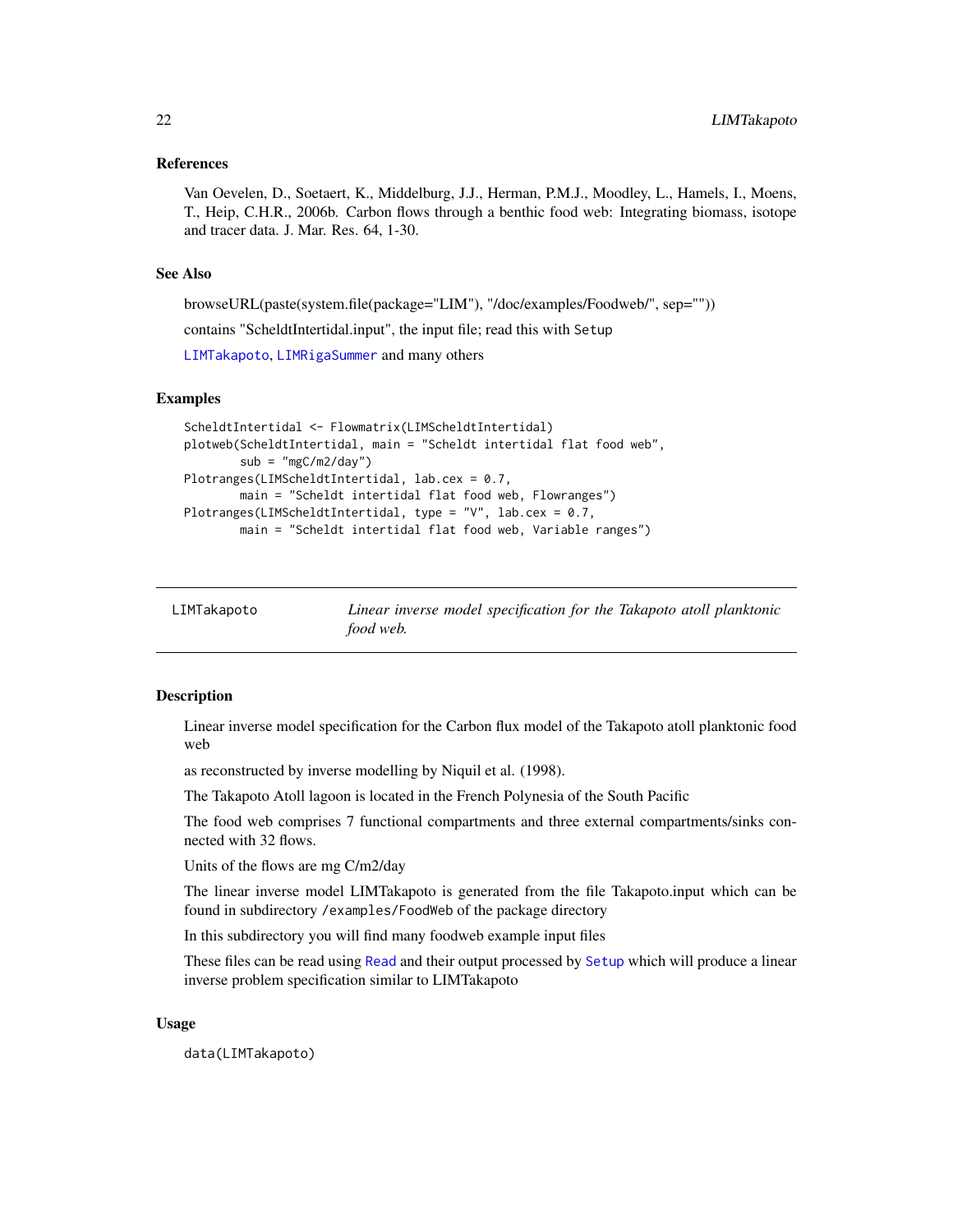#### <span id="page-22-0"></span>Linp 23

# Format

a list of matrices, vectors, names and values that specify the linear inverse model problem.

see the return value of [Setup](#page-31-1) for more information about this list

A more complete description of this structures is in vignette("LIM")

#### Author(s)

Karline Soetaert <karline.soetaert@nioz.nl> Dick van Oevelen<dick.vanoevelen@nioz.nl>

# References

Niquil, N., Jackson, G.A., Legendre, L., Delesalle, B., 1998. Inverse model analysis of the planktonic food web of Takapoto Atoll (French Polynesia). Marine Ecology Progress Series 165, 17..29.

### See Also

browseURL(paste(system.file(package="LIM"), "/doc/examples/Foodweb/", sep="")) contains "Takapoto.input", the input file; read this with Setup [LIMRigaAutumn](#page-16-1) and many others

#### Examples

```
Takapoto <- Flowmatrix(LIMTakapoto)
plotweb(Takapoto, main="Takapoto atoll planktonic food web",
        sub = "mgC/m2/day", lab.size = 1)
# some ranges extend to infinity - they are marked with "*"
Plotranges(LIMTakapoto, lab.cex = 0.7,
       sub = "*=unbounded", xlab = "mgC/m2/d",
       main = "Takapoto atoll planktonic food web, Flowranges")
# ranges of variables, exclude first
Plotranges(LIMTakapoto, type = "V", lab.cex = 0.7,
       index = 2:23, xlab = "mgC/m2/d",main = "Takapoto atoll planktonic food web, Variable ranges")
```
<span id="page-22-1"></span>

Linp *Solves a linear inverse model using linear programming.*

# Description

Solves a linear inverse model using linear programming Input presented either as:

- matrices E, F, A, B, G, H (Linp.double) or
- as a list (Linp.lim) or
- as a lim input file (Linp.limfile)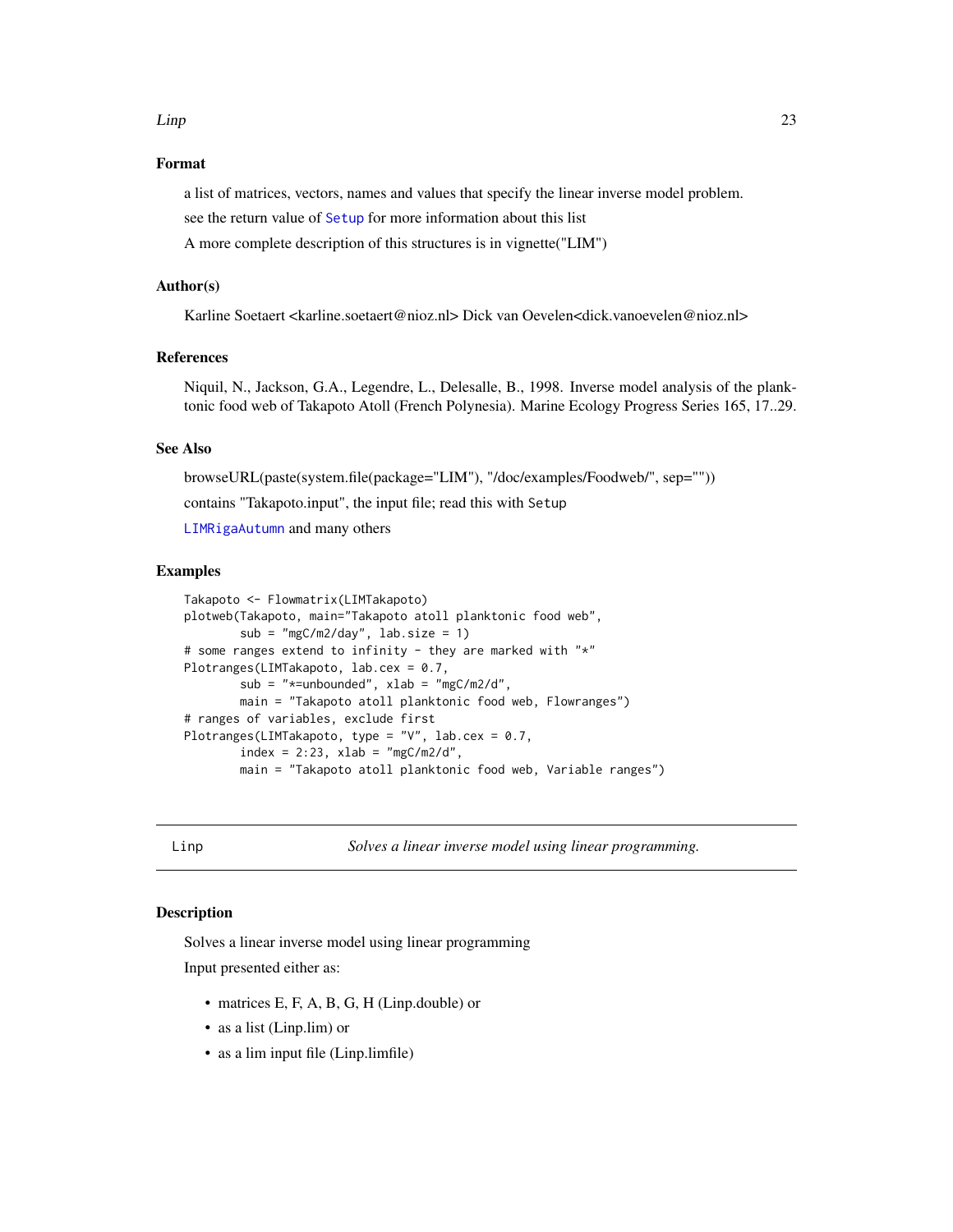# Usage

```
Linp(...)## S3 method for class 'lim'
Linp(lim, cost = NULL, ispos = lim$ispos, ...)
## S3 method for class 'limfile'
Linp(file, verbose = TRUE,...)## S3 method for class 'character'
Linp(...)
## S3 method for class 'double'
Linp(...)
```
#### Arguments

| lim     | a list that contains the linear inverse model specification, as generated by func-<br>tion setup.limfile. |
|---------|-----------------------------------------------------------------------------------------------------------|
| file    | name of the inverse input file.                                                                           |
| verbose | if TRUE: when reading the file, prints warnings and messages to the screen.                               |
| cost    | if not NULL, a vector with the coefficients of the cost function (to be minimised).                       |
| ispos   | if TRUE: all x-values have to be positive.                                                                |
|         | other arguments passed to function linp from packagelimSolve.                                             |

# Details

Solves the following inverse problem:

$$
\min(\sum Cost_i * x_i)
$$

or

# $max(\sum \text{Profit}_i * x_i)$

subject to

```
x_i >= 0Ax = BGx \geq H
```
and where  $Cost_i$  or  $Profit_i$  are weighting coefficients

#### Value

a list containing:

| X.                     | vector containing the solution of the linear programming problem.                    |
|------------------------|--------------------------------------------------------------------------------------|
| unconstrained.solution |                                                                                      |
|                        | vector containing the unconstrained solution of the linear programming prob-<br>lem. |
| residualNorm           | scalar, the sum of residuals of equalities and violated inequalities.                |
| solutionNorm           | scalar, the value of the quadratic function at the solution.                         |

<span id="page-23-0"></span>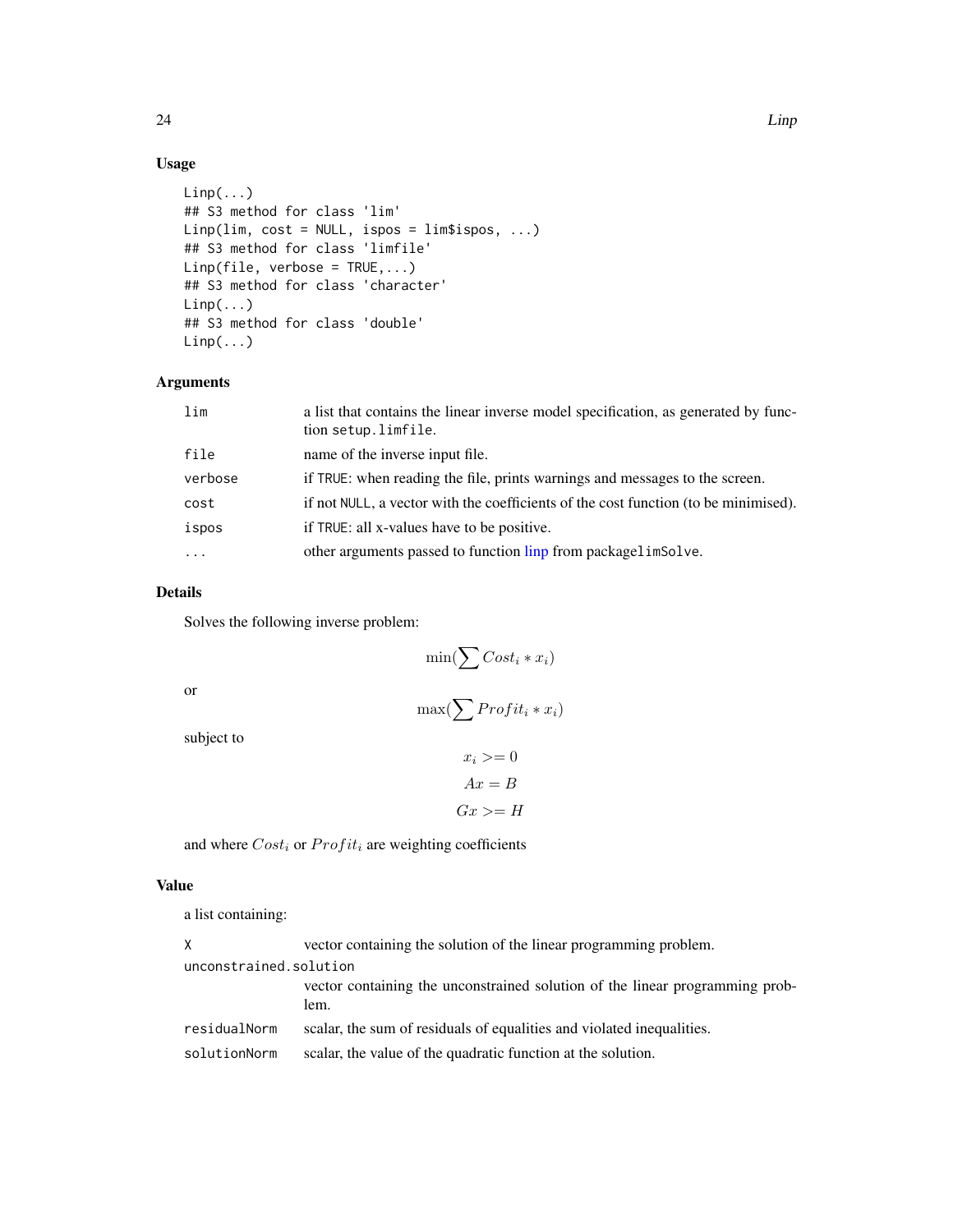<span id="page-24-0"></span>

| IsError | logical, TRUE if an error occurred. |
|---------|-------------------------------------|
| Error   | linp error text.                    |
| type    | linp.                               |

# Author(s)

Karline Soetaert <karline.soetaert@nioz.nl>

# References

Michel Berkelaar and others (2005). lpSolve: Interface to Lpsolve v. 5 to solve linear/integer programs. R package version 1.1.9.

# See Also

linp, the more general function from package lpSolve

[Ldei](#page-5-1), to solve the linear inverse problem by least distance programming

[Lsei](#page-24-1), to solve the linear inverse problem by lsei (least squares with equality and inequality constraints)

function [linp](#page-0-0) from packagelimSolve

#### Examples

```
# the Blending example
Linp(LIMBlending)
# the E coli example: two functions to maximimise
Linp(LIMEcoli)
# E coli example, but only first function optimised..
Linp(LIMEcoli, cost = -LIMEcoli$Profit[1,])
# a foodweb example: need to specify the cost function
# here just sum of absolute values of flows...
Linp(LIMRigaAutumn, cost = (rep(1, LIMRigaAutumn$NUnknowns)))
```
<span id="page-24-1"></span>Lsei *Solves a linear inverse model using the least squares method.*

# **Description**

Solves a linear inverse model using the least squares method

Input presented as:

- matrices E, F, A, B, G, H (Lsei.double) or
- a list (Lsei.lim) or
- as a lim input file (Lsei.limfile)

Useful for solving overdetermined lims.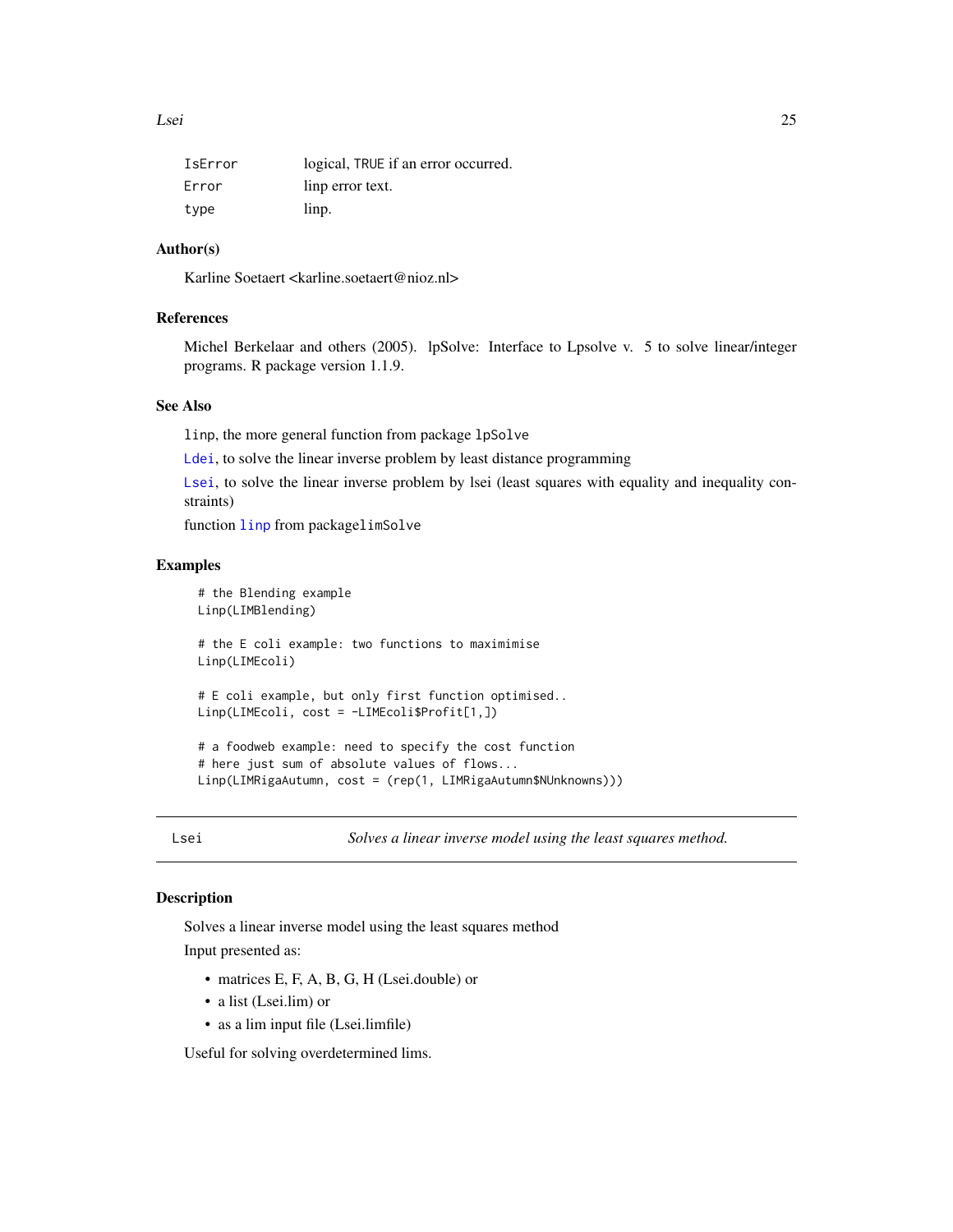# <span id="page-25-0"></span>Usage

```
Lsei(...)
## S3 method for class 'double'
Lsei(...)
## S3 method for class 'lim'
Lsei(lim, exact = NULL, parsimonious = FALSE, ...)
## S3 method for class 'limfile'
Lsei(file, exact = NULL, parsimonious = FALSE,
             verbose = TRUE, ...)## S3 method for class 'character'
Lsei\ldots)
```
# Arguments

| lim          | a list that contains the linear inverse model specification, as generated by func-<br>tion setup.limfile.                             |
|--------------|---------------------------------------------------------------------------------------------------------------------------------------|
| exact        | if not NULL, a vector containing the numbers of the equations to be solved ex-<br>actly; if NULL, all equations are considered exact. |
| parsimonious | if TRUE, also minimises the sum of squared unknowns.                                                                                  |
| file         | name of the inverse input file.                                                                                                       |
| verbose      | if TRUE: when reading the file, prints warnings and messages to the screen.                                                           |
| $\cdots$     | other arguments passed to function lsei from packagelimSolve.                                                                         |

#### Details

Solves the following inverse problem:

$$
\min(||AAx - BB||^2)
$$

, the approximate equations subject to

 $Ex = F$ 

, the mass balances

 $Gx \geq H$ 

, the constraints.

and where E and F make up the equations from A and B, as specified by vector exact.

AA and BB are the equations from A and B, NOT in vector exact.

in case exact = NULL, there are no approximate equations.

in case parsimonious  $=$  TRUE, then the sum of squared unknowns is also minimised. This means that AA is augmented with the unity matrix (of size Nunknowns) and BB contains Nunknowns additional zeros.

For overdetermined lim problems, for instance, the inverse equations may be split up in the mass balance equations which have to be exactly met and the other equations which have to be approximated.

This is, it is assumed that the first \*NComponents\* equations, the mass balances, should be met exactly and the call to the function is: Lsei(lim, exact = 1:lim\$NComponents,...)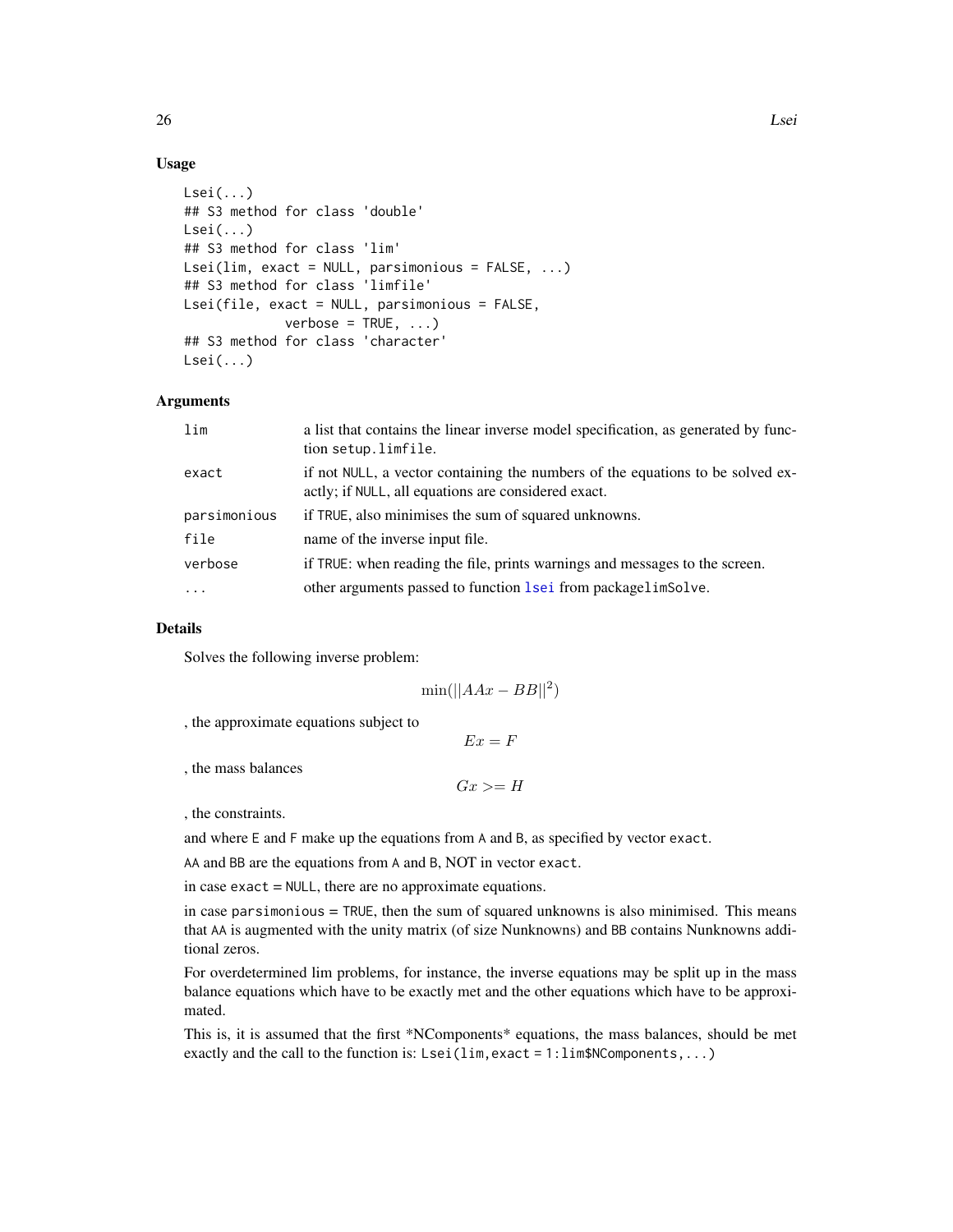#### <span id="page-26-0"></span>Lsei 27

If the lim is underdetermined, an alternative is to use [Ldei](#page-5-1) instead.

This will return the parsimonious solution.

The results should be similar with Lsei(...,parsimonious=TRUE).

In theory both Lsei.lim and Ldei should return the same value for underdetermined systems.

### Value

a list containing:

| X            | vector containing the solution of the least squares problem.           |
|--------------|------------------------------------------------------------------------|
| residualNorm | scalar, the sum of residuals of equalities and violated inequalities.  |
| solutionNorm | scalar, the value of the minimised quadratic function at the solution. |
| IsError      | TRUE if an error occurred.                                             |
| Error        | error text.                                                            |
| type         | lsei.                                                                  |

# Author(s)

Karline Soetaert <karline.soetaert@nioz.nl>

# References

K. H. Haskell and R. J. Hanson, An algorithm for linear least squares problems with equality and nonnegativity constraints, Report SAND77-0552, Sandia Laboratories, June 1978.

K. H. Haskell and R. J. Hanson, Selected algorithms for the linearly constrained least squares problem - a users guide, Report SAND78-1290, Sandia Laboratories,August 1979.

K. H. Haskell and R. J. Hanson, An algorithm for linear least squares problems with equality and nonnegativity constraints, Mathematical Programming 21 (1981), pp. 98-118.

R. J. Hanson and K. H. Haskell, Two algorithms for the linearly constrained least squares problem, ACM Transactions on Mathematical Software, September 1982.

### See Also

[lsei](#page-0-0), the more general function from package limSolve

[Linp](#page-22-1), to solve the linear inverse problem by linear programming

[Ldei](#page-5-1), to solve the linear inverse problem by least distance programming

function [lsei](#page-0-0) from packagelimSolve

#### Examples

Lsei(LIMRigaAutumn, parsimonious = TRUE)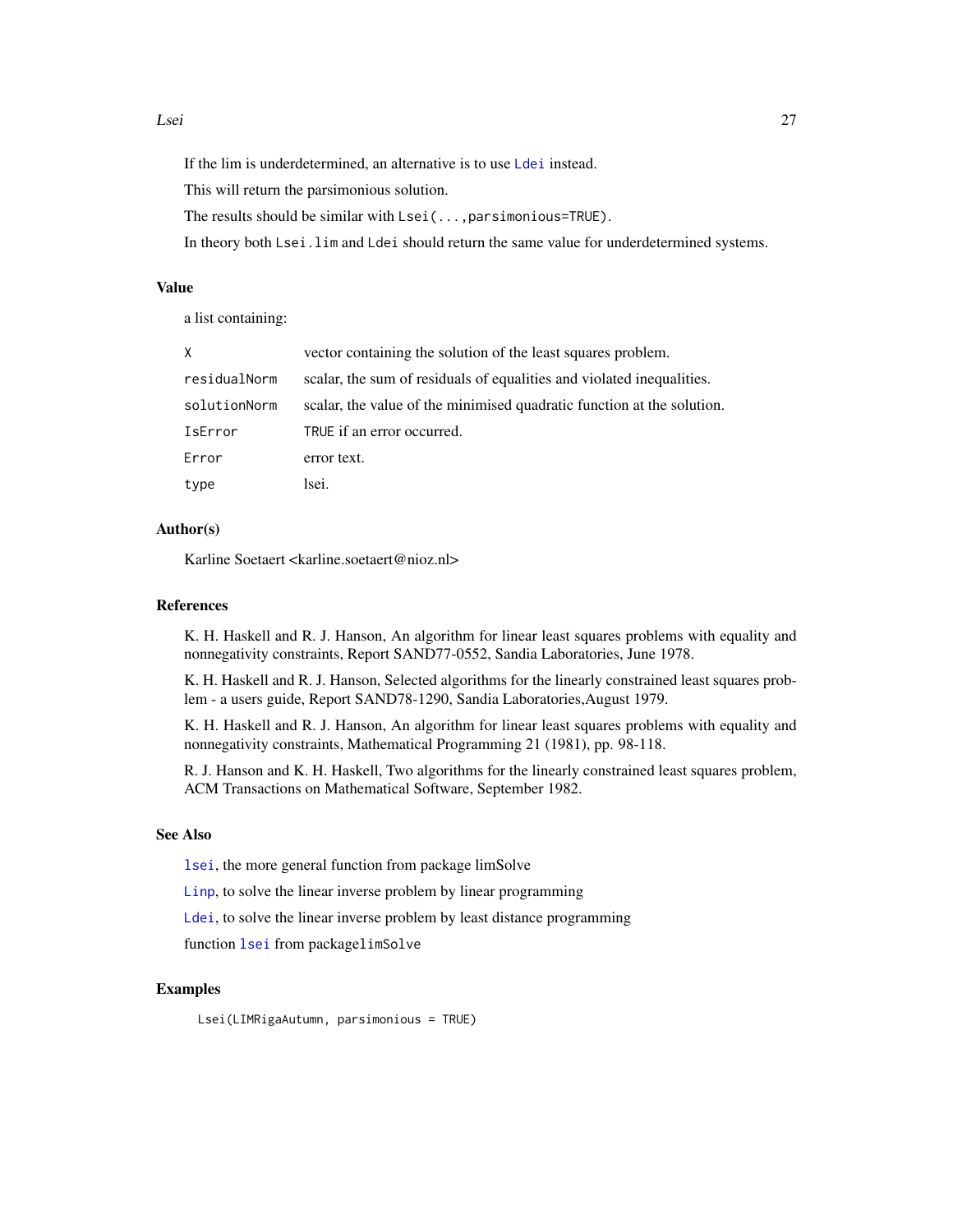#### Description

Plots minimum and maximum ranges.

Takes as input either a lim list, as generated by Setup or a set of vectors specifying the minimum, maximum and the central value, or a data.frame that contains min, max and central values.

#### Usage

```
Plotranges(...)
## S3 method for class 'double'
Plotranges(min, max, value = NULL, labels = NULL, log = "",
 pch = 16, pch.col = "black", line.col = "gray",
  seg.col = "black", xlim = NULL, main = NULL,
  xlab = NULL, ylab = NULL, lab.cex = 1.0, mark = NULL, ...)
## S3 method for class 'lim'
Plotranges(lim = NULL, labels = NULL, type = "X", log = "",
 pch = 16, pch.col = "black", line.col = "gray",
  seg.col = "black", xlim = NULL, main = NULL,
  xlab = NULL, ylab = NULL, lab.cex = 1.0, index = NULL, ...)
## S3 method for class 'character'
```

```
Plotranges(file, ...)
```
#### **Arguments**

| min      | minimum value.                                                                                            |
|----------|-----------------------------------------------------------------------------------------------------------|
| max      | maximum value.                                                                                            |
| value    | median or mean value.                                                                                     |
| lim      | a list that contains the linear inverse model specification, as generated by func-<br>tion setup.limfile. |
| file     | name of the inverse input file.                                                                           |
| labels   | names of each value.                                                                                      |
| type     | one of "X" or "V" for plotting of unknowns $(X)$ or variables.                                            |
| log      | $if = x: logarithmic scale for x-axis.$                                                                   |
| pch      | pch symbol used for mean value.                                                                           |
| pch.col  | pch color for mean value.                                                                                 |
| line.col | color for each variable, spanning x-axis.                                                                 |
| seg.col  | color for variable range.                                                                                 |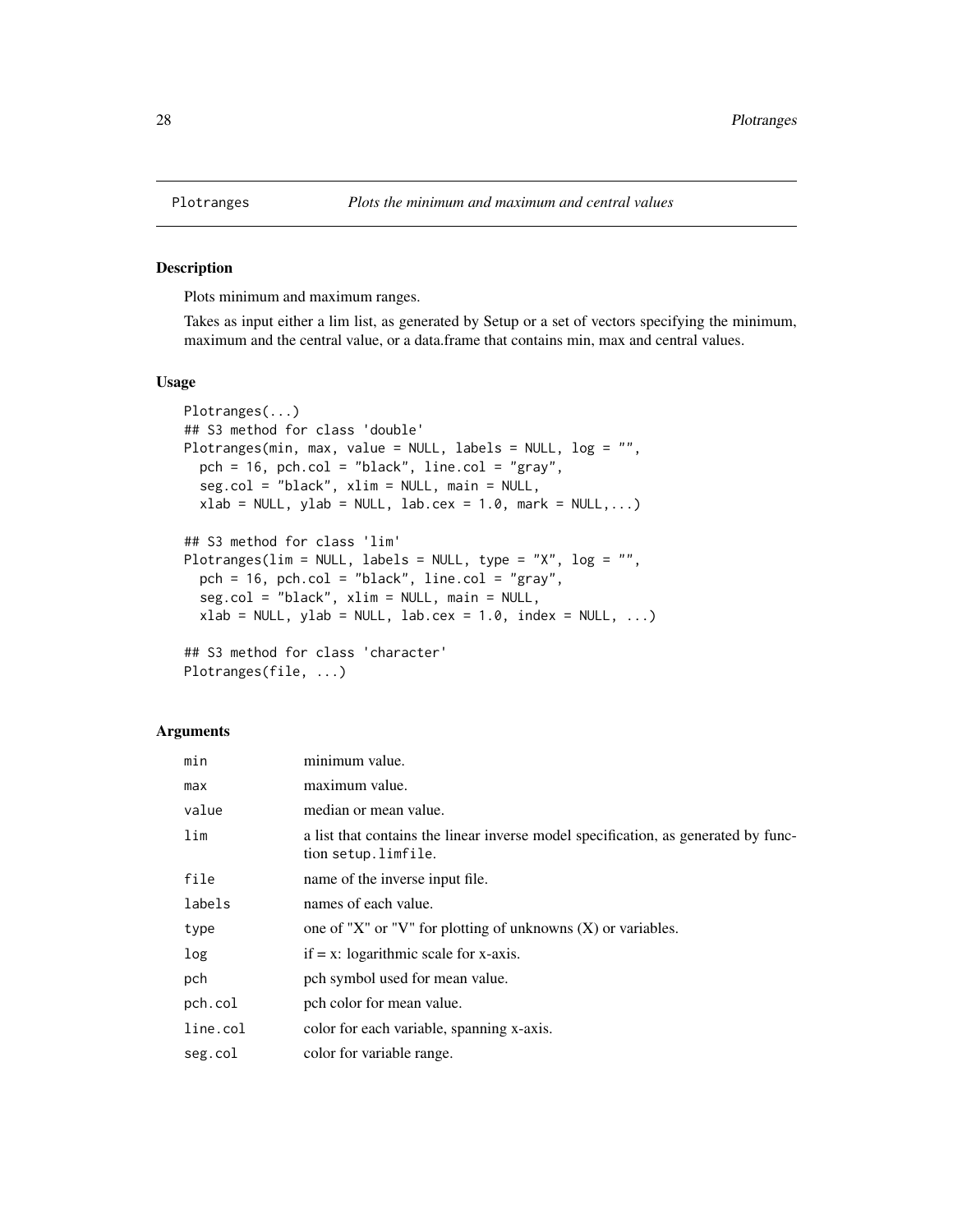#### <span id="page-28-0"></span>PrintMat 29

| xlim     | limits on x-axis.                                                             |
|----------|-------------------------------------------------------------------------------|
| main     | main title.                                                                   |
| xlab     | x-axis label.                                                                 |
| ylab     | y-axis label.                                                                 |
| lab.cex  | label expansion value.                                                        |
| index    | list of elements to be plotted, a vector of integers; default = all elements. |
| mark     | list of elements to be marked with a "*", i.e. when range is unbounded.       |
| $\cdots$ | arguments passed to R-function "text" when writing labels.                    |

# Value

Only when a lim list was inputted. A data frame with

| min    | the minimum.       |
|--------|--------------------|
| max    | the maximum.       |
| values | the central value. |

# Author(s)

Karline Soetaert <karline.soetaert@nioz.nl>

#### Examples

```
# The Takapoto food web.
# some ranges extend to infinity - they are marked with "*"
Plotranges(LIMTakapoto, lab.cex = 0.7, sub = "*=unbounded",
           xlab = "mgC/m2/d",main = "Takapoto atoll planktonic food web, Flowranges")
# ranges of variables, exclude first variable
Plotranges(LIMTakapoto, type = "V", lab.cex = 0.7,
           index = 2:23, xlab = "mgC/m2/d",main = "Takapoto atoll planktonic food web, Variable ranges")
```
PrintMat *Writes linear inverse matrices to the screen*

#### Description

Prints the linear inverse problem:

• inverse matrices and vectors A, b of the equalities

 $Ax = b$ 

• inverse matrices and vectors G, h of the inequalities

 $Gx >= h$ 

• if present, also writes the cost/profit function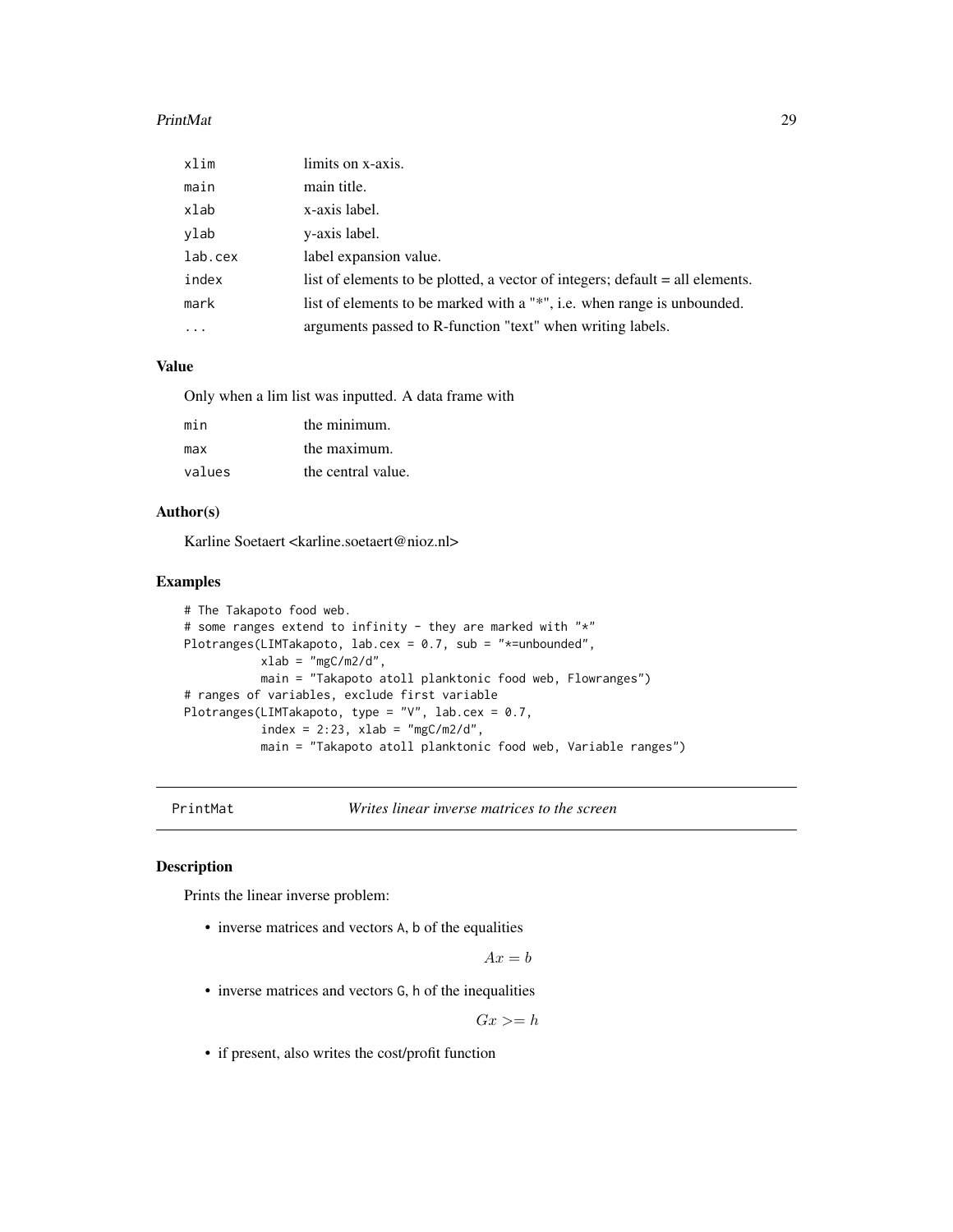# <span id="page-29-0"></span>Usage

PrintMat(lim)

#### Arguments

lim a list that contains the linear inverse model specification, as generated by function setup.limfile.

# Value

returns nothing.

# Author(s)

Karline Soetaert <karline.soetaert@nioz.nl>

# Examples

PrintMat(LIMBlending)

<span id="page-29-1"></span>Read *Reads an inverse input file*

# Description

Reads an inverse input file and creates the inverse problem as a list, of type "liminput"

#### Usage

Read(file, verbose = FALSE, checkLinear = TRUE, remtabs = TRUE)

# Arguments

| file        | name of inverse input file.                          |
|-------------|------------------------------------------------------|
| verbose     | if TRUE: prints warnings and messages to the screen. |
| checkLinear | if FALSE: does not check for linearity               |
| remtabs     | remove tabs.                                         |

# Details

The structure of an inverse input file is explained in vignette("LIM") which should be consulted.

In short the inverse input file contains the declaration sections enclosed inbetween two lines starting with a \#\#.

For instance, the following section declares two components

\# COMP

State1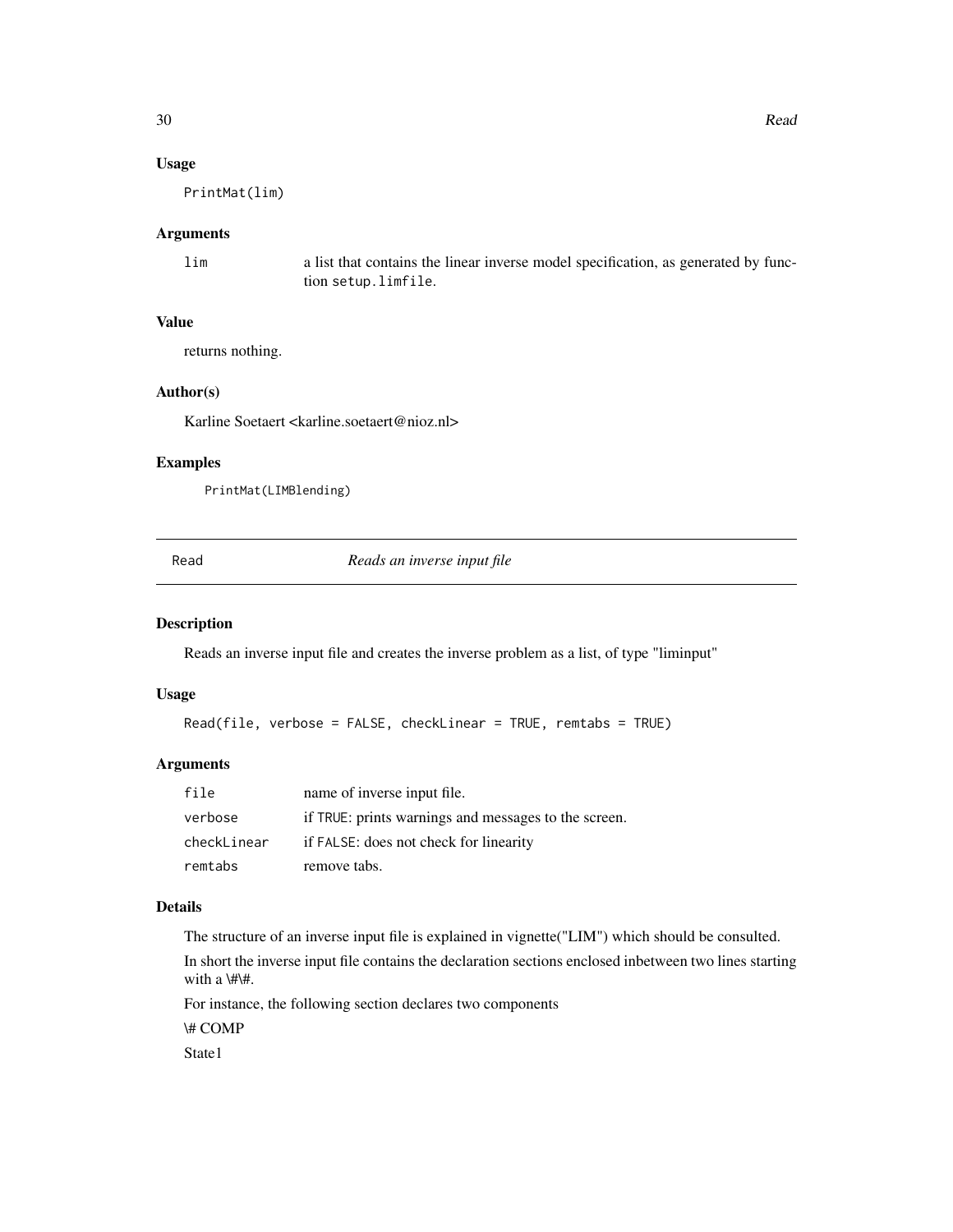<span id="page-30-0"></span> $Read$  31

State2

\# END COMP

Only the first 4 characters of the section names are read

The following sections are allowed:

- Parameters \#\# PARAMETERS
- Components \#\# STOCKS or \#\# DECISION VARIABLES or \#\# STATES or \#\# UN-KNOWNS
- Externals \#\# EXTERNALS
- Rates \#\# RATES
- Flows \#\# FLOWS
- Variables \#\# VARIABLES
- Cost \#\# COST or \#\# MINIMISE
- Profit \#\# PROFIT or \#\# MAXIMISE
- Equalities \#\# EQUALITIES
- InEqualities \#\# INEQUALITIES or \#\# CONSTRAINTS

Any (part of a) line starting with a "!" is considered a comment.

Input is NOT case sensitive

The output of this function is used as input in function [Setup](#page-31-1) which creates the inverse matrices

By default, only linear problems can be solved, and the function checks whether the input is linear. To toggle off this check, set checkLinear to FALSE.

Some input files contain tabs, which are converted to spaces, unless this logical is set to FALSE.

# Value

a list containing :

| file        | name of the inverse input file.                     |
|-------------|-----------------------------------------------------|
| pars        | a data. frame with parameter declarations.          |
| comp        | a data frame with compartments (or states, stocks). |
| rate        | a data frame with rate declarations.                |
| extern      | a data frame with external declarations.            |
| flows       | a data frame with flow declarations.                |
| vars        | a data frame with variable declarations.            |
| cost        | a data.frame with cost declarations.                |
| profit      | a data. frame with profit declarations.             |
| equations   | a data. frame with equality declarations.           |
| constraints | a data frame with constraint declarations.          |
| reactions   | a data frame with reaction declarations.            |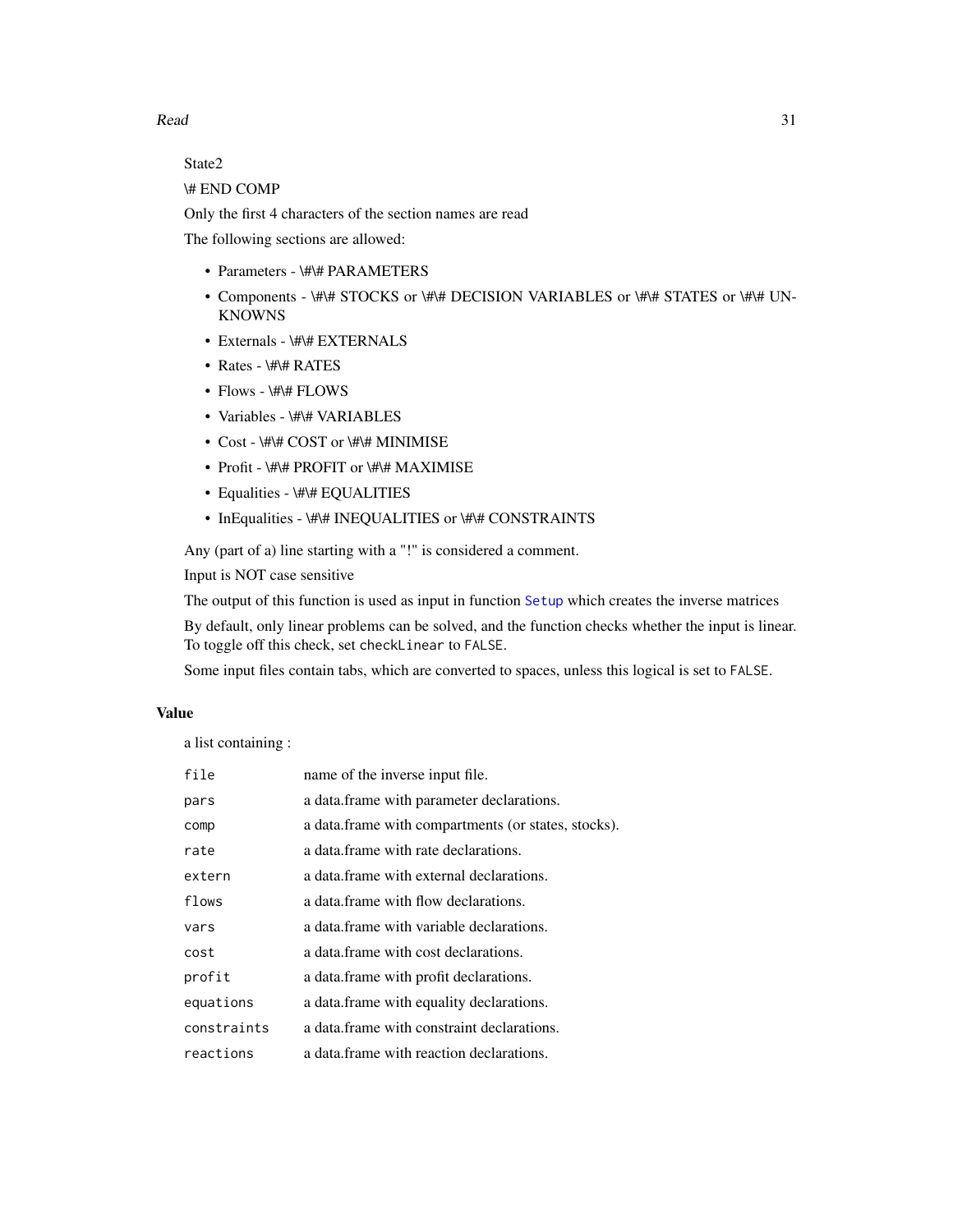<span id="page-31-0"></span>

| posreac     | a vector with TRUE values if reaction or flow is unidirectional (and the unknown<br>x is thus positive), FALSE if it is two-way reaction or flow, and x can be positive<br>or negative. |
|-------------|-----------------------------------------------------------------------------------------------------------------------------------------------------------------------------------------|
| marker      | a data.frame with marker declarations - see vignette ("LIM").                                                                                                                           |
| parnames    | a vector with parameter names.                                                                                                                                                          |
| varnames    | a vector with variable names.                                                                                                                                                           |
| compnames   | a vector with compartment names.                                                                                                                                                        |
| externnames | a vector with names of externals.                                                                                                                                                       |
| Type        | a string; one of "web" (flows are unknowns), "reaction" (reaction rates unknown)<br>and "simple" (compartments are unknowns).                                                           |

# Author(s)

Karline Soetaert <karline.soetaert@nioz.nl>

#### See Also

[Setup](#page-31-1) the function to create inverse matrices, based on output of Read.

# Examples

```
# this input has been created with function Read:
 LIMinputBlending
## Not run:
 wd \leftarrow getwd()setwd(paste(system.file(package = "LIM"), "/doc/examples/Foodweb", sep = ""))
 Read("RigaAutumn.input")
 setwd(wd)
```
## End(Not run)

<span id="page-31-1"></span>Setup *Creates linear inverse matrices*

#### Description

Creates the linear problem with equality and inequality equations.

Takes as input either a liminput list, as generated by Read or a filename with the linear inverse model specifications. Creates:

• inverse matrices and vectors A, b, G, h of the equalities/inequalities:

$$
Ax = b
$$

$$
Gx >= h
$$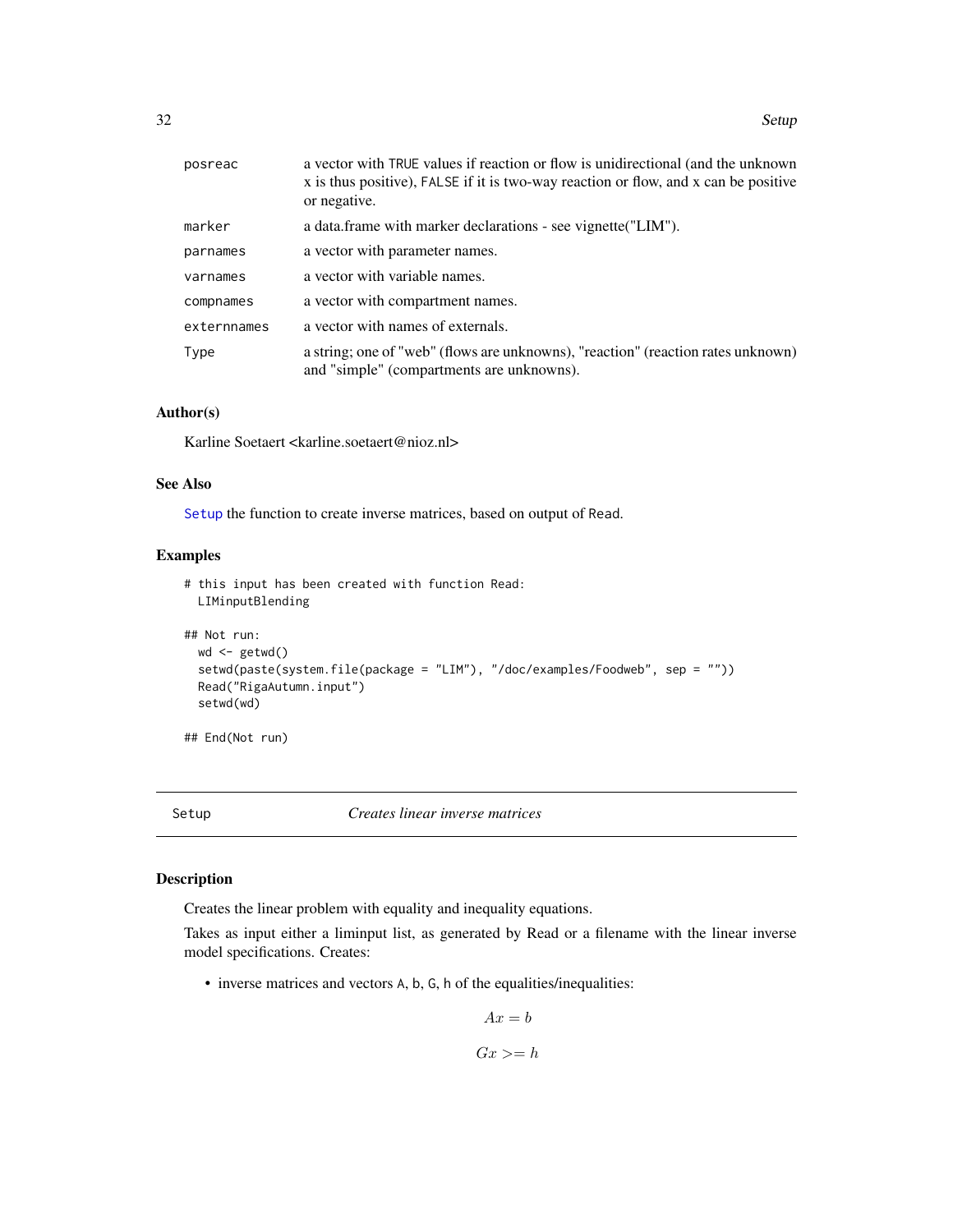• if present, also generates the cost/profit function which is used as:

# $\min(cost)$

or

# $max(profit)$

• if the input was a flow network, Setup will also create the flow matrix (see details).

# Usage

```
Setup(...)
## S3 method for class 'limfile'
Setup(file, verbose = TRUE, ...)
## S3 method for class 'character'
Setup(...)
## S3 method for class 'liminput'
Setup(liminput,...)
```
# Arguments

| file      | name of the inverse input file.                          |
|-----------|----------------------------------------------------------|
| verbose   | if TRUE: prints warnings and messages to the screen.     |
| liminput  | list of elements, as returned by Read.                   |
| $\ddotsc$ | extra parameters allowing this to be a generic function. |

# Value

a list containing:

| file             | name of the inverse input file.                                                                 |
|------------------|-------------------------------------------------------------------------------------------------|
| <b>NUnknowns</b> | number of unknowns.                                                                             |
| NEquations       | number of equations.                                                                            |
| NConstraints     | number of constraints.                                                                          |
| NComponents      | number of components.                                                                           |
| NExternal        | number of externals.                                                                            |
| NVariables       | number of variables.                                                                            |
| A                | matrix A of equalities Ax=B.                                                                    |
| B                | vector B of equalities Ax=B.                                                                    |
| G                | matrix G of inequalities Gx>h.                                                                  |
| Н                | vector H of inequalities Gx=h.                                                                  |
| Cost             | cost vector (to minimise), the weight of each unknown; if not specified; 1 for all<br>unknowns. |
| Profit           | profit vector (to maximise).                                                                    |
| Flowmatrix       | matrix where element ij denotes flow from compartment i to j.                                   |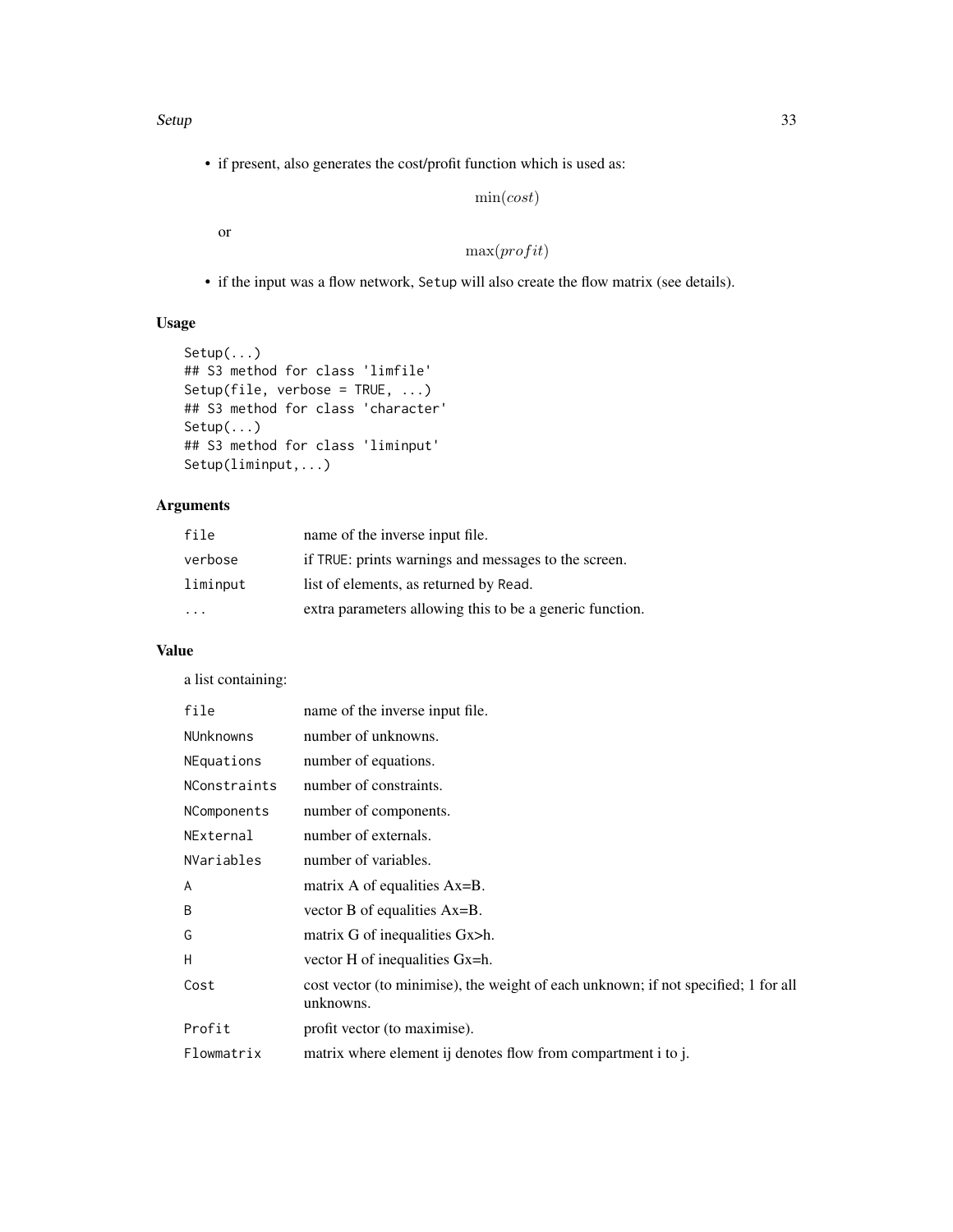#### <span id="page-33-0"></span>34 Variables

| VarA       | matrix VarA of variable equation VarA*x=VarB.             |
|------------|-----------------------------------------------------------|
| VarB       | vector VarB of variable equation VarA*x=VarB.             |
| Flows      | a vector with flow names.                                 |
| Parameters | a data. frame with parameter names and values.            |
| Components | a data. frame with state names and values.                |
| Externals  | a data frame with external names and values.              |
| rates      | a data. frame with rate names and values.                 |
| markers    | a data frame with marker names and values.                |
| Variables  | a vector with variable names.                             |
| Unknowns   | a vector with names of unknowns (either states or flows). |
| Weight     | a vector with the weights of unknowns- default is 1.      |

# Author(s)

Karline Soetaert <karline.soetaert@nioz.nl>

#### See Also

[Read](#page-29-1) function that reads inverse input files and produces the input list used by Setup [Lsei](#page-24-1), [Ldei](#page-5-1), [Linp](#page-22-1) functions to solve inverse problem, based on output generated by setup.limfile

# Examples

LIMinputBlending Setup(LIMinputBlending )

<span id="page-33-1"></span>

| Variables | Generates the values of variables for a linear inverse (foodweb) prob- |
|-----------|------------------------------------------------------------------------|
|           | lem                                                                    |

# Description

Given an linear inverse model input list, generates the values of the inverse variables

# Usage

Variables (lim, res, ...)

# Arguments

| lim                     | a list that contains the linear inverse model specification, as generated by func-<br>tion setup.limfile. |
|-------------------------|-----------------------------------------------------------------------------------------------------------|
| res                     | the solved linear inverse problem; if not specified, the model is solved first, using<br>Lsei.lim<.       |
| $\cdot$ $\cdot$ $\cdot$ | extra parameters passed to function Lsei.lim.                                                             |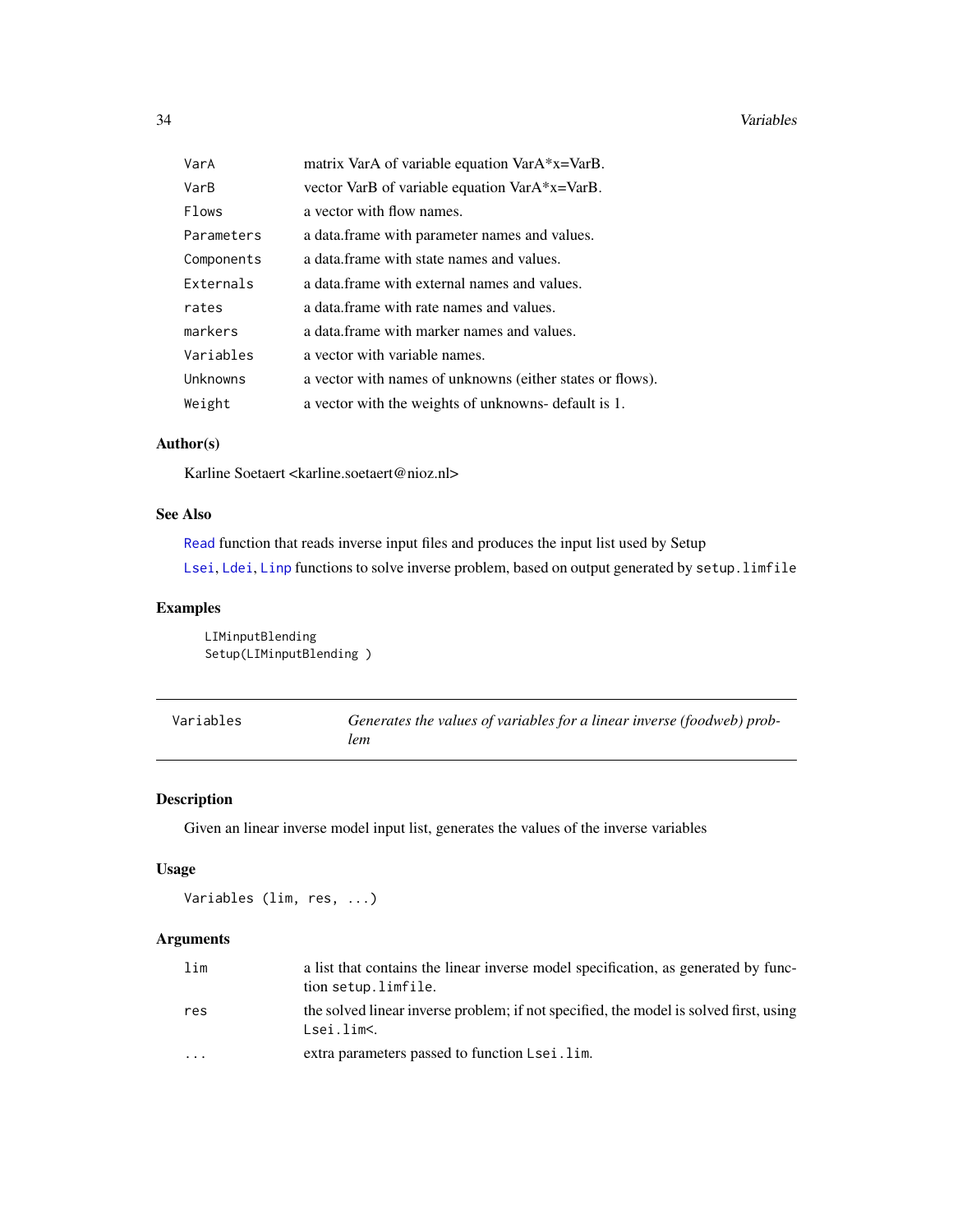#### <span id="page-34-0"></span>Varranges 35

# Value

the variables, a one-column data.frame

#### Author(s)

Karline Soetaert <karline.soetaert@nioz.nl>

# See Also

[Varranges](#page-34-1) which estimates the ranges of variables.

#### Examples

Variables(LIMRigaAutumn)

<span id="page-34-1"></span>Varranges *Generates ranges of the variables for a linear inverse problem*

# Description

Given an inverse input list, generates the minimal and maximal values of the variables (linear combinations of unknowns).

#### Usage

Varranges(lim, ...)

### Arguments

| lim      | a list that contains the linear inverse model specification, as generated by func-<br>tion setup.limfile. |
|----------|-----------------------------------------------------------------------------------------------------------|
| $\cdots$ | extra arguments passed to function varranges.                                                             |

# Value

a 2-columned vector containing the minimum (column 1) and maximum (column 2) of each variable.

# Author(s)

Karline Soetaert <karline.soetaert@nioz.nl>

#### See Also

[Xranges](#page-35-1) which estimates the ranges of unknowns

[Plotranges](#page-27-1) to plot the ranges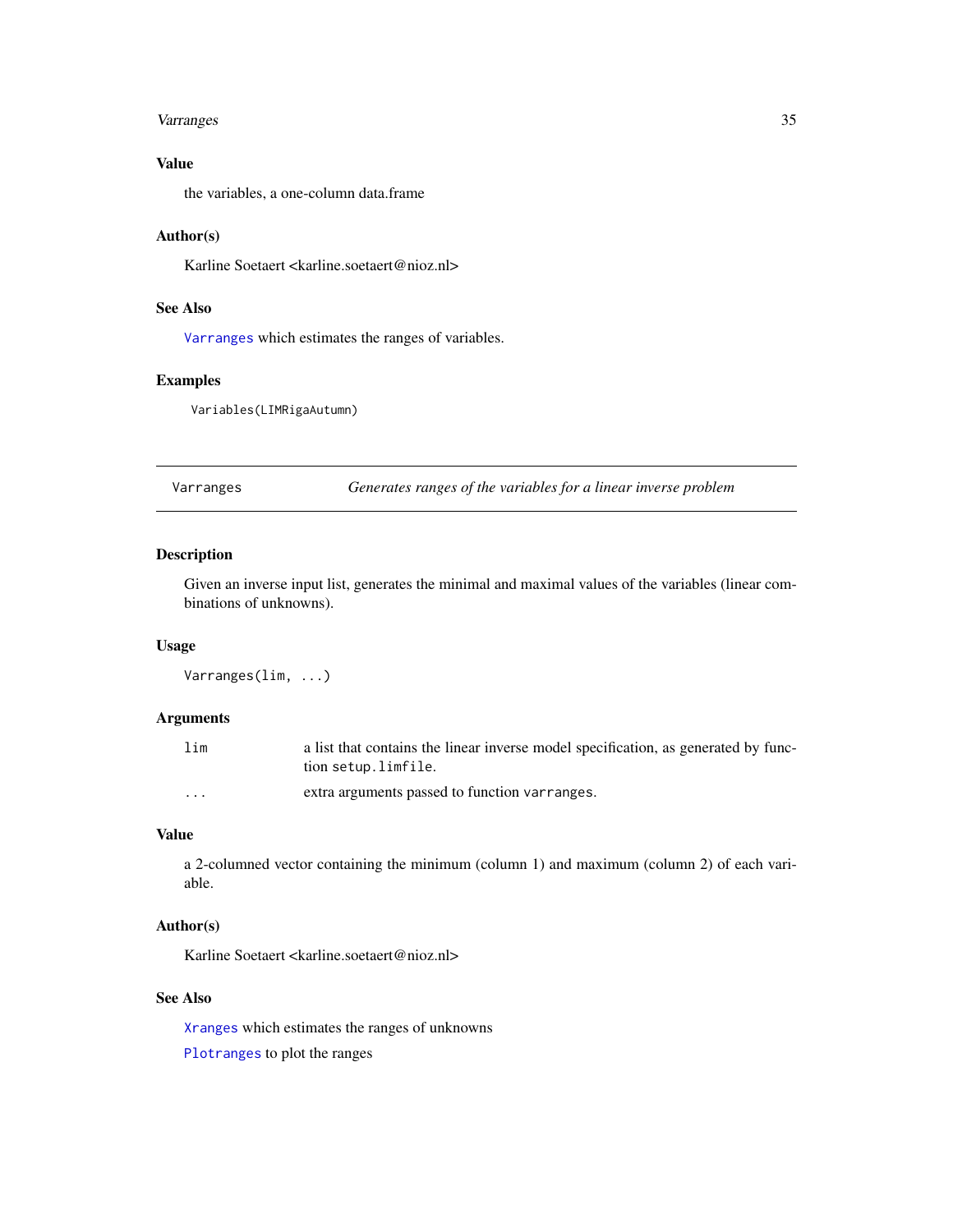# Examples

Varranges(LIMRigaAutumn)

<span id="page-35-1"></span>Xranges *Generates ranges of the unknowns of a linear inverse problem*

### Description

Given an inverse input list, generates the minimal and maximal values of the unknowns

#### Usage

Xranges (lim, ...)

#### Arguments

| lim      | a list that contains the linear inverse model specification, as generated by func-<br>tion setup.limfile. |
|----------|-----------------------------------------------------------------------------------------------------------|
| $\cdots$ | extra arguments passed to function x ranges from package lim Solve.                                       |

# Value

a 2-columned vector containing the minimum (column 1) and maximum (column 2) of each unknown.

#### Author(s)

Karline Soetaert <karline.soetaert@nioz.nl>

# See Also

[Varranges](#page-34-1) which estimates the ranges of inverse variables

[Plotranges](#page-27-1) to plot the ranges

function [xranges](#page-0-0) from packagelimSolve

# Examples

```
# ranges
xr <- Xranges(LIMRigaAutumn)
xlim <- range(xr)
# parsimonious
pars <- Lsei(LIMRigaAutumn)$X
# plot
dotchar(x = pars, labels = rownames(xr), xlim = xlim,main = "Riga Autumn ",
        sub = "ranges and parsimonious solution", pch = 16)
```
<span id="page-35-0"></span>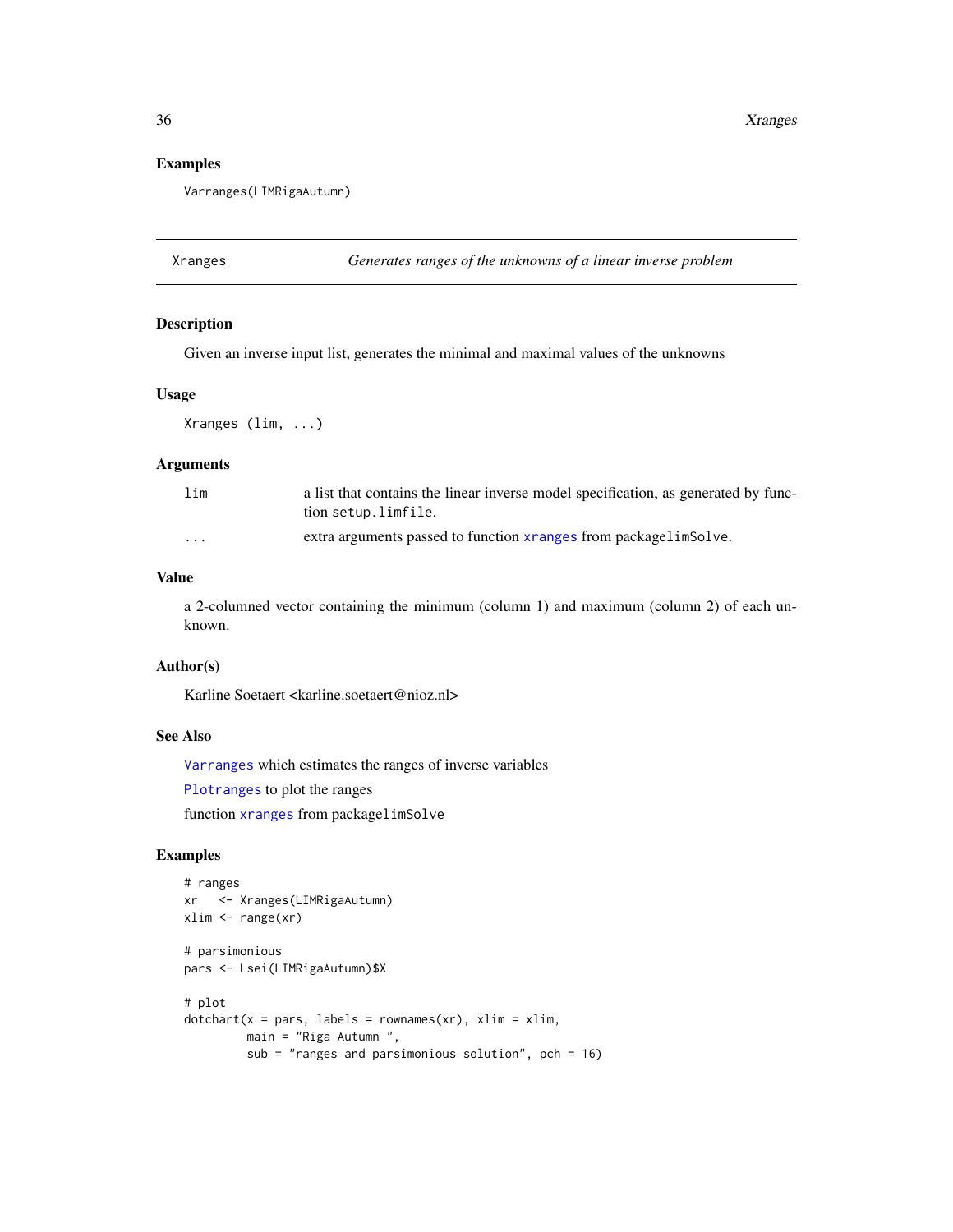#### <span id="page-36-0"></span>Xsample 37

```
cc < -1:nrow(xr)segments(xr[,1], cc, xr[,2], cc)
```
<span id="page-36-1"></span>Xsample *Generates a random sample of the unknowns for a linear inverse problem*

#### Description

Given an inverse input list, randomly samples the unknowns, using an MCMC method

### Usage

 $X$ sample(lim, exact = NULL, ...)

# **Arguments**

| lim   | a list that contains the linear inverse model specification, as generated by func-<br>tion setup.limfile.                             |
|-------|---------------------------------------------------------------------------------------------------------------------------------------|
| exact | if not NULL, a vector containing the numbers of the equations to be solved ex-<br>actly; if NULL, all equations are considered exact. |
| .     | extra parameters passed to function xsample from packagelimSolve.                                                                     |

### Details

For overdetermined LIM problems, the inverse equations may be split up in equations which have to be exactly met and other equations which have to be approximated.

exact is a vector with the exact equations

The default settings of xsample will often not do. For instance, the default consists of 3000 iterations (iter) and a jump length of jmp of 0.1. You may need to increase one of those to ensure that the entire solution space has been adequately sampled.

#### Value

a 2-columned vector containing the minimum (column 1) and maximum (column 2) of each unknown.

# Author(s)

Karline Soetaert <karline.soetaert@nioz.nl>

#### References

Van den Meersche K, Soetaert K, Van Oevelen D (2009). xsample(): An R Function for Sampling Linear Inverse Problems. Journal of Statistical Software, Code Snippets, 30(1), 1-15. http://www.jstatsoft.org/v30/c01/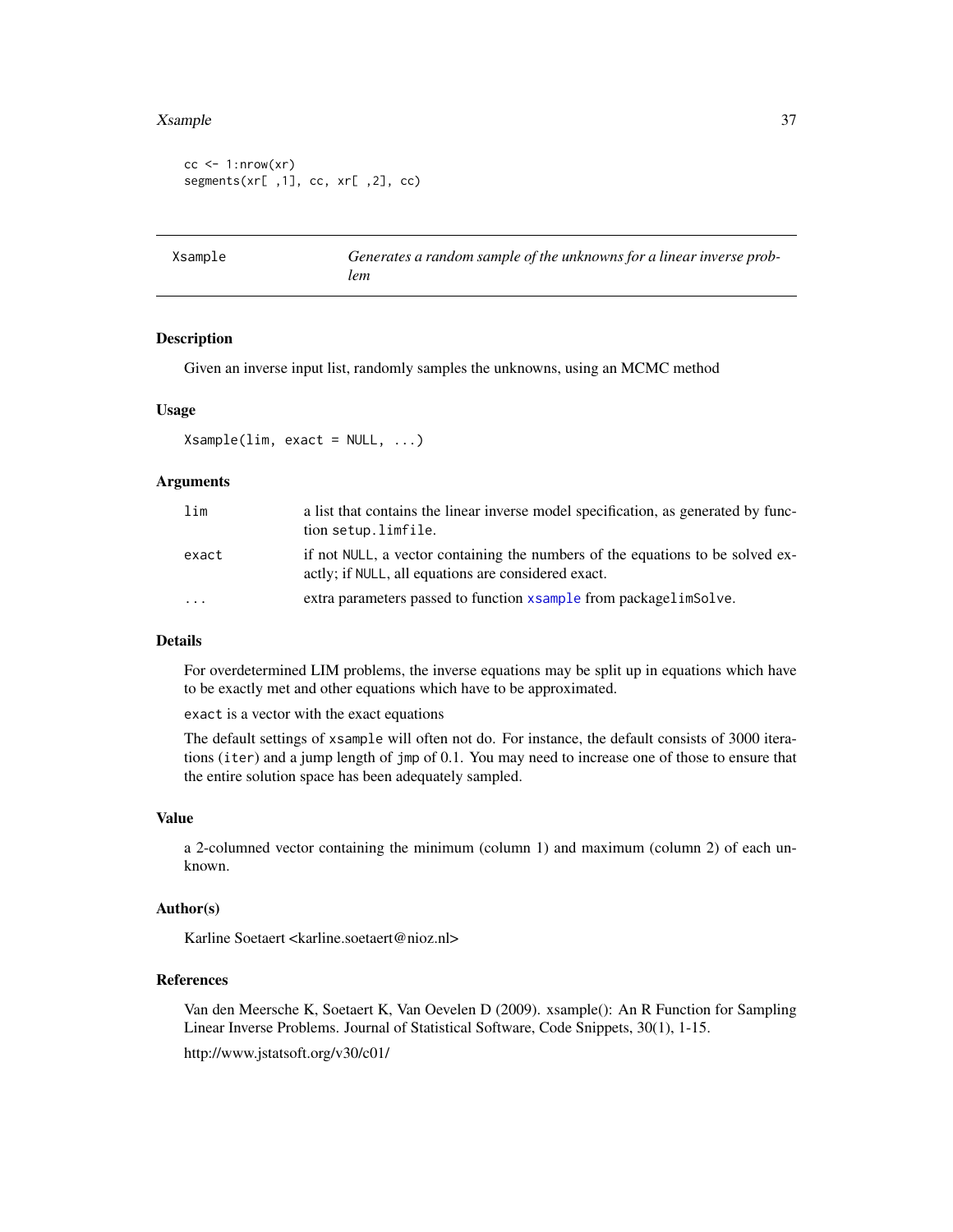<span id="page-37-0"></span>38 Sample School and the School and the School and the School and the School and the School and the School and

# See Also

[Varranges](#page-34-1) which estimates the ranges of inverse variables

[Plotranges](#page-27-1) to plot the ranges

function [xsample](#page-0-0) from packagelimSolve

# Examples

```
# sample solution space
 xs <- Xsample(LIMRigaAutumn, iter = 500, jmp = 5)
  # remove flows that are invariable (sd=0)
 xs \leftarrow xs[ ,-which(apply(xs, 2, sd) == 0 )]
  #pairs plot
  pairs(xs, gap = 0, pch = ".", upper.panel = NULL)
```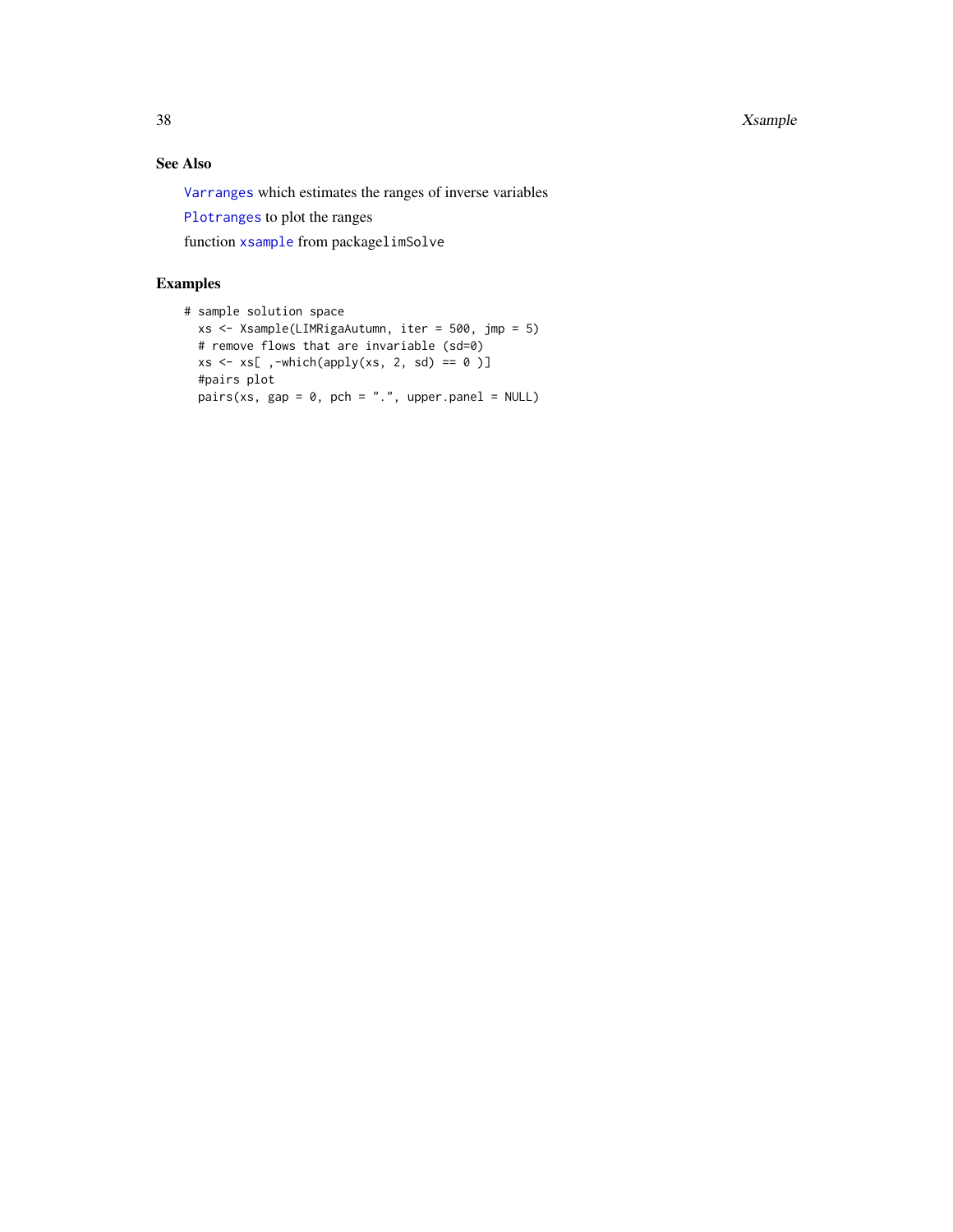# <span id="page-38-0"></span>Index

∗ IO PrintMat , [29](#page-28-0) Read , [30](#page-29-0) Setup , [32](#page-31-0) ∗ algebra Ldei, [6](#page-5-0)  $L$ inp,  $23$ Lsei, [25](#page-24-0) ∗ array Ldei, [6](#page-5-0) Linp, [23](#page-22-0) Lsei, [25](#page-24-0) ∗ datasets FILERigaAutumn , [4](#page-3-0) LIMBlending, [8](#page-7-0) LIMBrouageMudflat, [10](#page-9-0) LIMCaliforniaSediment , [11](#page-10-0) LIMCoralRockall , [12](#page-11-0) LIMEcoli , [14](#page-13-0) LIMEverglades, [16](#page-15-0) LIMRigaAutumn, [17](#page-16-0) LIMRigaSpring, [18](#page-17-0) LIMRigaSummer, $20$ LIMScheldtIntertidal, [21](#page-20-0) LIMTakapoto, [22](#page-21-0) ∗ hplot Plotranges, [28](#page-27-0) ∗ optimize Ldei, [6](#page-5-0)  $L$ inp,  $23$ Lsei, [25](#page-24-0) Varranges, [35](#page-34-0) Xranges , [36](#page-35-0) Xsample , [37](#page-36-0) ∗ package LIM-package, [2](#page-1-0) ∗ utilities Flowmatrix, [5](#page-4-0) PrintMat , [29](#page-28-0)

Setup, [32](#page-31-0) Variables , [34](#page-33-0) Varranges, [35](#page-34-0) Xranges , [36](#page-35-0) Xsample , [37](#page-36-0) FILERigaAutumn , [4](#page-3-0) Flowmatrix , *[3](#page-2-0)* , [5](#page-4-0) Ldei , *[3](#page-2-0)* , [6](#page-5-0) , *[25](#page-24-0)* , *[27](#page-26-0)* , *[34](#page-33-0)* ldei , *[6,](#page-5-0) [7](#page-6-0)* LIM *(*LIM-package *)* , [2](#page-1-0) LIM-package, [2](#page-1-0) LIMBlending, [8](#page-7-0) LIMBrouageMudflat, [10](#page-9-0) LIMCaliforniaSediment, [11](#page-10-0) LIMCoralRockall, [12](#page-11-0) LIMEcoli , *[9](#page-8-0)* , [14](#page-13-0) LIMEverglades, [16](#page-15-0) LIMinputBlending *(*LIMBlending *)* , [8](#page-7-0) LIMRigaAutumn , *[5](#page-4-0)* , [17](#page-16-0) , *[19](#page-18-0) , [20](#page-19-0)* , *[23](#page-22-0)* LIMRigaSpring , *[18](#page-17-0)* , [18](#page-17-0) , *[20](#page-19-0)* LIMRigaSummer , *[11](#page-10-0) [–13](#page-12-0)* , *[17,](#page-16-0) [18](#page-17-0)* , [20](#page-19-0) , *[22](#page-21-0)* LIMScheldtIntertidal, [21](#page-20-0) LIMTakapoto , *[9](#page-8-0)* , *[11](#page-10-0) [–13](#page-12-0)* , *[17](#page-16-0)[–20](#page-19-0)* , *[22](#page-21-0)* , [22](#page-21-0) Linp , *[3](#page-2-0)* , *[7](#page-6-0)* , [23](#page-22-0) , *[27](#page-26-0)* , *[34](#page-33-0)* linp , *[24](#page-23-0) , [25](#page-24-0)* Lsei , *[3](#page-2-0)* , *[7](#page-6-0)* , *[25](#page-24-0)* , [25](#page-24-0) , *[34](#page-33-0)* lsei , *[26,](#page-25-0) [27](#page-26-0)* Plotranges , *[3](#page-2-0)* , [28](#page-27-0) , *[35](#page-34-0) , [36](#page-35-0)* , *[38](#page-37-0)* plotweb , *[6](#page-5-0)* PrintMat , [29](#page-28-0) Read , *[3](#page-2-0) , [4](#page-3-0)* , *[9](#page-8-0) [–11](#page-10-0)* , *[16,](#page-15-0) [17](#page-16-0)* , *[19](#page-18-0) [–22](#page-21-0)* , [30](#page-29-0) , *[34](#page-33-0)* Setup , *[3](#page-2-0) , [4](#page-3-0)* , *[9](#page-8-0) [–13](#page-12-0)* , *[15](#page-14-0) [–23](#page-22-0)* , *[31](#page-30-0) , [32](#page-31-0)* , [32](#page-31-0)

Variables , *[3](#page-2-0)* , [34](#page-33-0) Varranges , *[3](#page-2-0)* , *[35](#page-34-0)* , [35](#page-34-0) , *[36](#page-35-0)* , *[38](#page-37-0)*